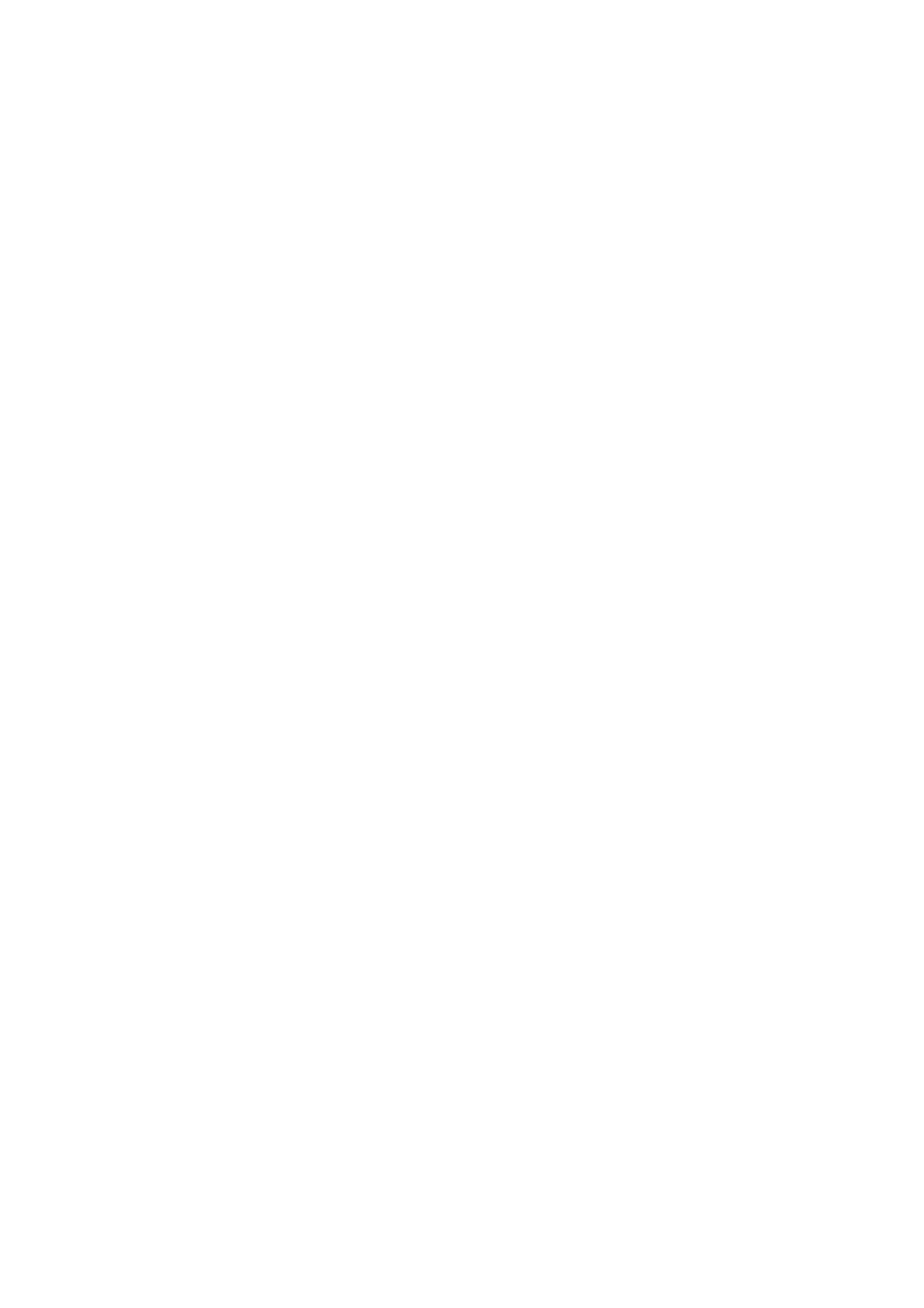# **CHAPTER 18**

# **LAW SOCIETY OF KENYA ACT**

# ARRANGEMENT OF SECTIONS

# PART I – PRELIMINARY

### *Section*

- 1. Short title.
- 2. Interpretation.

# PART II – ESTABLISHMENT

- 3. Establishment of Law Society of Kenya.
- 4. Objects of Society.

# PART III – MEMBERSHIP

- 5. Membership.
- 6. Special membership.
- 7. Honorary membership.
- 8. Subscriptions.
- 9. No entrance fee.
- 10. Resignations.
- 11. Expulsion.
- 12. Members ceasing to be qualified for membership.

# PART IV – COUNCIL

- 13. Constitution of Council.
- 14. Powers of Council.
- 15. Committees and delegation of powers.
- 16. Procedure.

# PART V – OTHER OFFICERS

17. Officers of Society.

# PART VI – GENERAL MEETINGS

- 18. Ordinary general meeting.
- 19. Special general meetings.
- 20. General meeting to act by simple majority vote.
- 21. Alteration of resolutions.
- 22. Convening and procedure.

# PART VII – COMMON SEAL

23. Common seal.

# PART VIII – MINUTES, ACCOUNTS AND REPORTS

- 24. Minutes.
- 25. Accounts to be kept.
- 26. Annual report.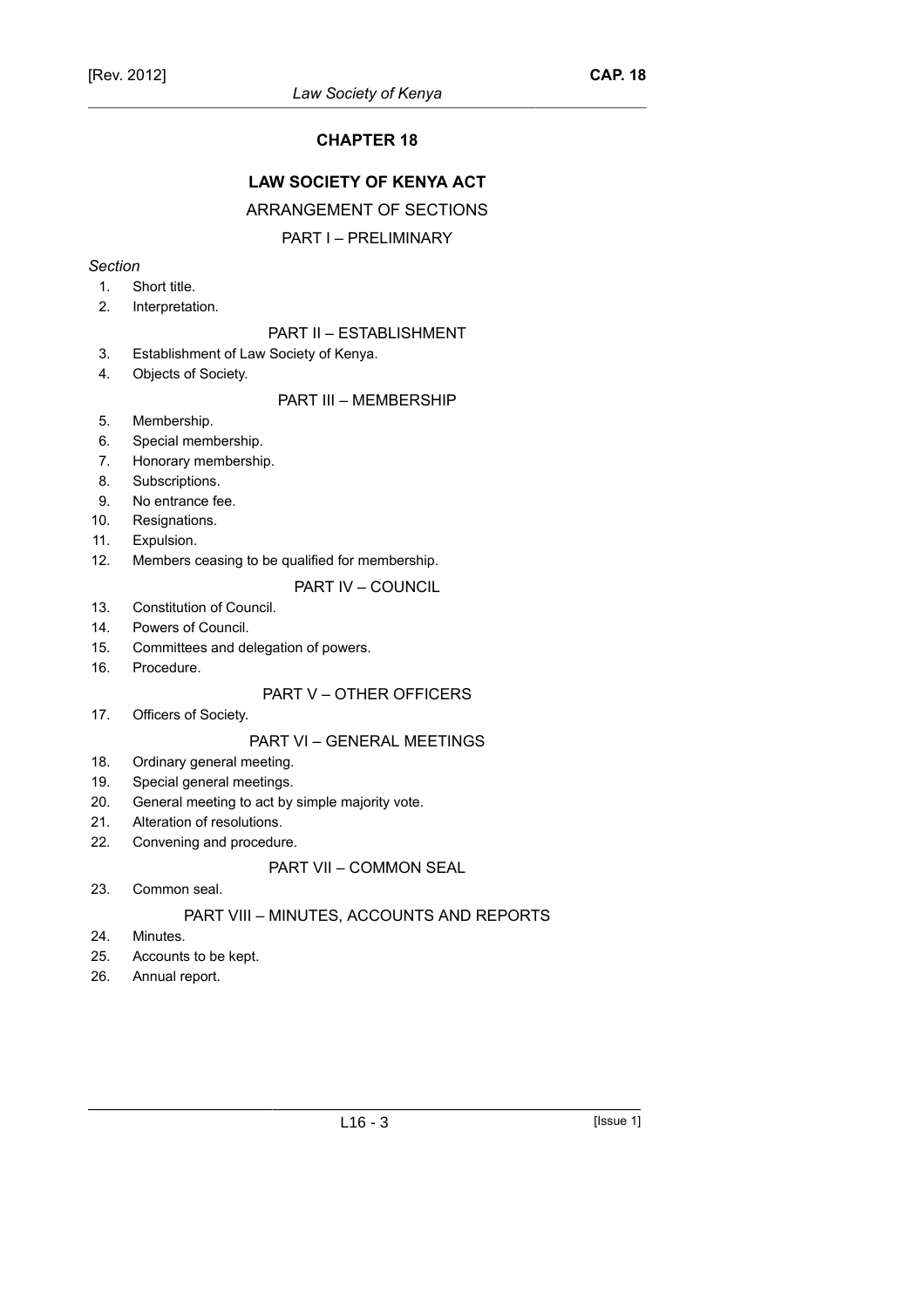*Law Society of Kenya*

PART IX – REGULATIONS

*Section*

27. Regulations.

28. Repeal and saving.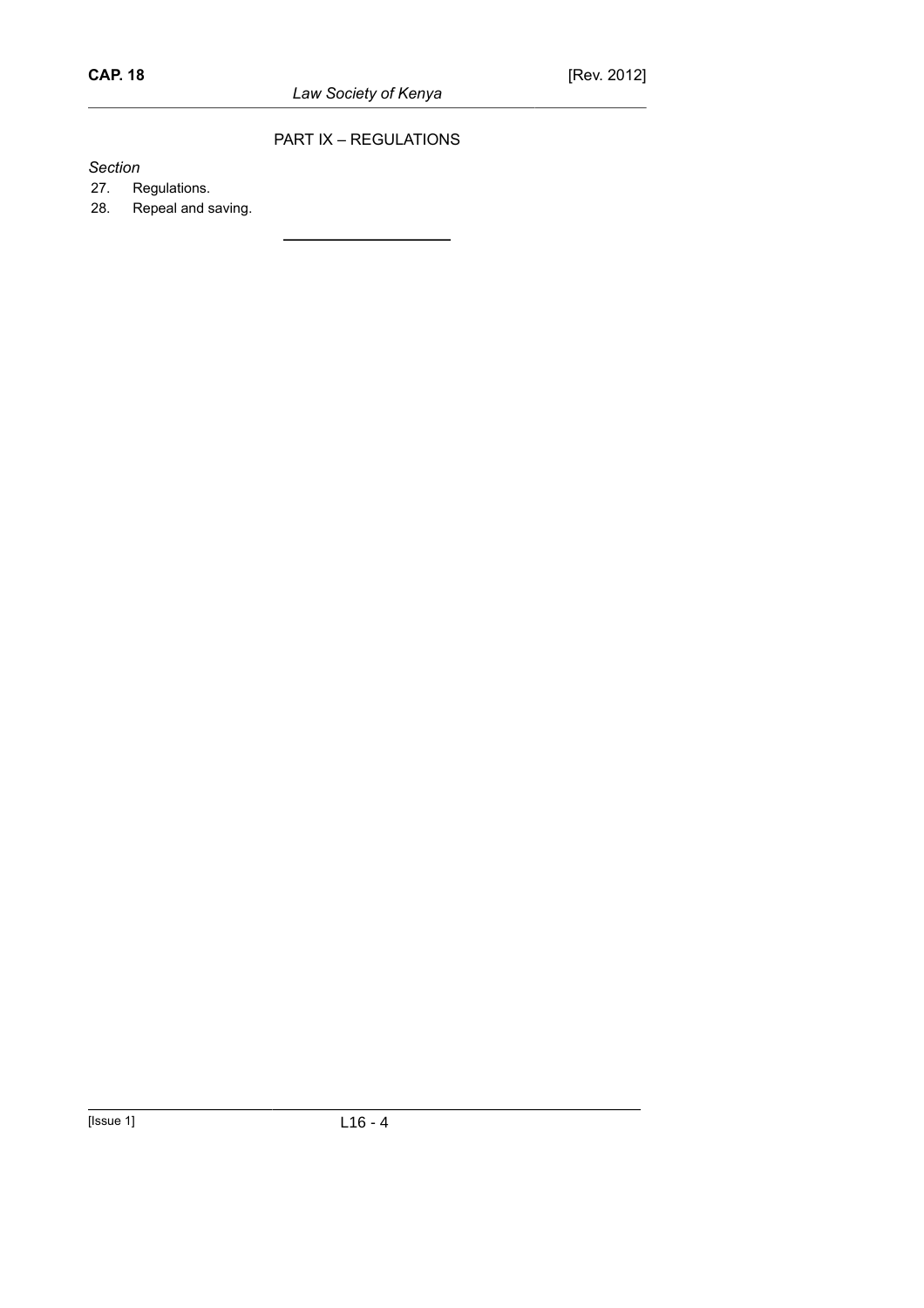## **CHAPTER 18**

## **LAW SOCIETY OF KENYA ACT**

[*Date of assent: 29th October, 1962*.]

[*Date of commencement: 30th October, 1962.*]

### **An Act of Parliament to consolidate the law relating to the Law Society of Kenya**

[Act No. 30 of 1962, Act No. 44 of 1962, L.N. 2/1964, Act No. 4 of 1973, Act No. 4 of 1974, Act No. 12 of 1976, Act No. 18 of 1986, Act No. 10 of 1997, Act No. 7 of 2007, Act No. 2 of 2008, Act No. 12 of 2012.]

### PART I – PRELIMINARY

### **1. Short title**

This Act may be cited as the Law Society of Kenya Act.

### **2. Interpretation**

In this Act, except where the context otherwise requires—

**"advocate"** has the same meaning as in the Advocates Act (Cap. 16);

**"Council"** means the Council established under section 13;

**"Disciplinary Committee"** means the Disciplinary Tribunal established under section 59 of the Advocates Act (Cap. 16);

**"ordinary general meeting"** means the meeting convened in accordance with the provisions in section 18 of this Act;

**"Society"** means the society established and incorporated by section 3 of the Law Society of Kenya Ordinance, 1949 (No. 10 of 1949) (now repealed), and continued in existence by section 3 of this Act;

**"special resolution"** means a resolution passed by not less than two-thirds of such members of the Society as may be present and voted thereon at a general meeting of the Society, duly convened with notice of the intention to propose such resolution, or, in the case of a postal ballot, not less than twothirds of those effectively participating therein.

[Act No. 44 of 1962, Sch, Act No. 12 of 2012, Sch.]

#### PART II – ESTABLISHMENT

### **3. Establishment of Law Society of Kenya**

The body corporate established by section 3 of the Law Society of Kenya Ordinance, 1949 (No. 10 of 1949) (now repealed), shall continue in existence by virtue of this Act as a body corporate by the name of the Law Society of Kenya with perpetual succession and a common seal and with power to sue and be sued in its corporate name.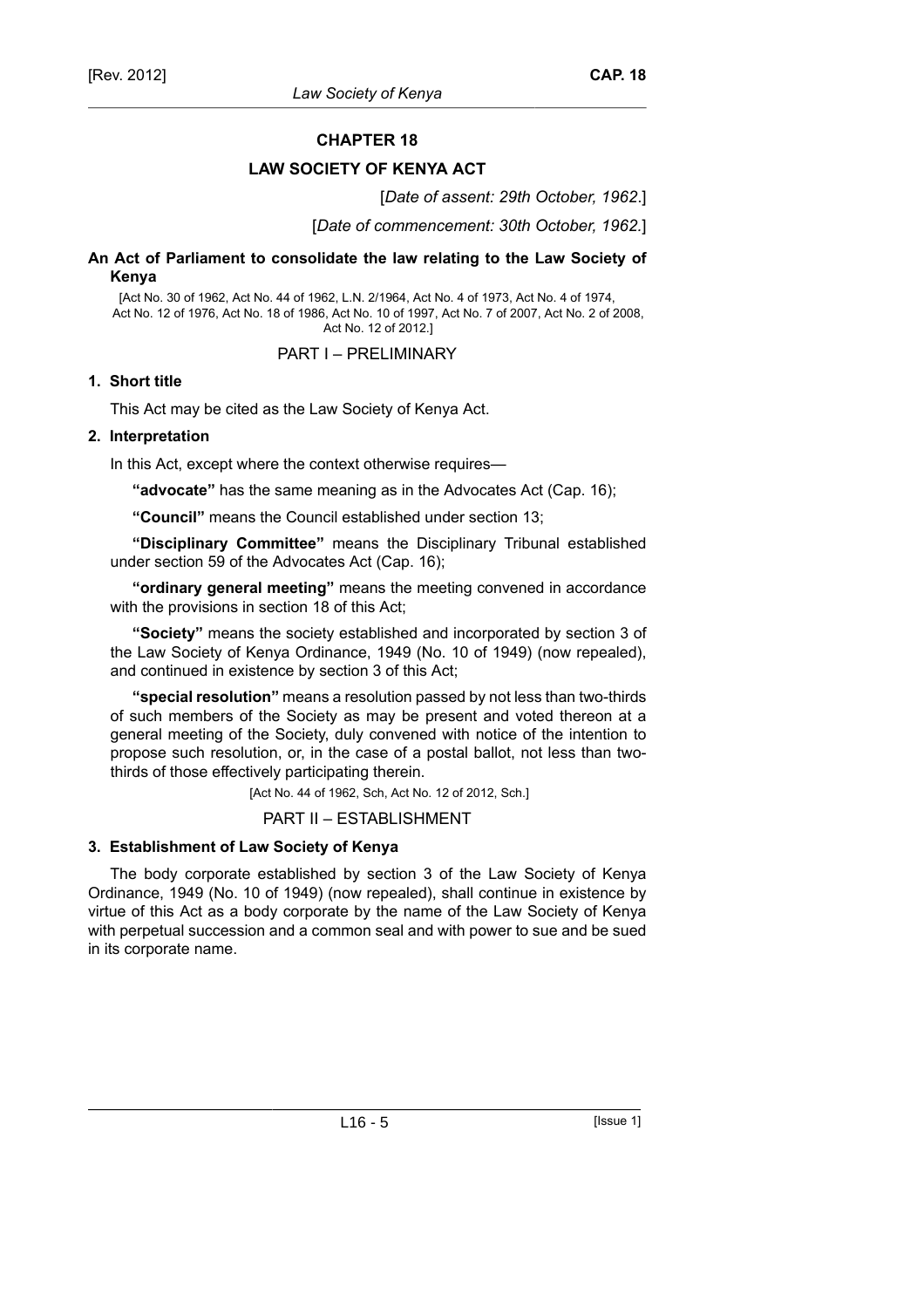### **4. Objects of Society**

The objects for which the Society is established are—

- to maintain and improve the standards of conduct and learning of the legal profession in Kenya;
- (b) to facilitate the acquisition of legal knowledge by members of the legal profession and others;
- (c) to assist the Government and the courts in all matters affecting legislation and the administration and practice of the law in Kenya;
- (d) to represent, protect and assist members of the legal profession in Kenya in respect of conditions of practice and otherwise;
- (e) to protect and assist the public in Kenya in all matters touching, ancillary or incidental to the law;
- (f) to acquire, hold, develop and dispose of property, whether movable or immovable, and to derive capital or income therefrom, for all or any of the foregoing objects;
- (g) to raise or borrow money for all or any of the foregoing objects in such manner and upon such security as may from time to time be determined by the Society;
- (h) to invest and deal with moneys of the Society not immediately required in such manner as may from time to time be determined by the Society; and
- (i) to do all such other things as are incidental or conducive to the attainment of all or any of the foregoing objects.

### PART III – MEMBERSHIP

## **5. Membership**

The membership of the Society shall consist of—

- (a) any advocate who is a member of the Society by virtue of the provisions of section 28 of the Advocates Act (Cap. 16);
- (b) any person admitted to membership of the society under section 6 of this Act;
- (c) any person elected as an honorary member of the Society under section 7 of this Act;
- (d) any person who has at any time previously been a member of the Society and who complies with the regulations of the Society for the time being in force:

Provided that this paragraph shall not apply to a person to whom the proviso to section 6 of this Act applies, nor to a former member of the Society who, as a result of disciplinary proceedings, has for the time being been suspended from practice or whose name has been struck off the Roll of Advocates.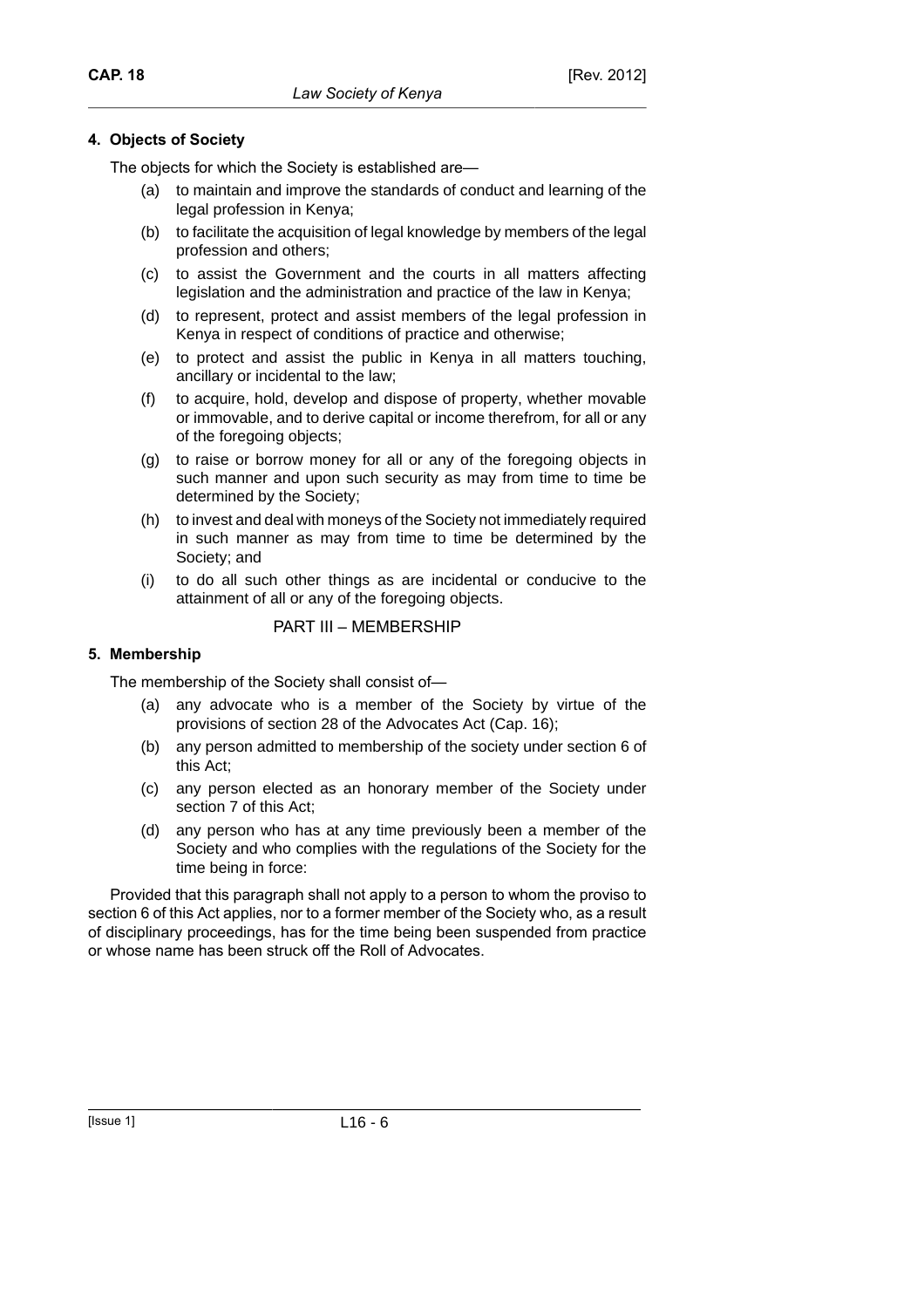Any of the following persons who applies for membership of the Society in the prescribed manner may be admitted as a member of the Society by the Council—

- (a) any person mentioned in section 9 of the Advocates Act (Cap. 16);
- (b) any other legally qualified person for the time being resident in Kenya:

Provided that no person who has been expelled from membership of the Society shall thereafter be admitted as a member thereof under this section without the authority of a special resolution.

### **7. Honorary membership**

The Council may elect as an honorary member of the Society any person whom it may think fit so to honour, either for life or for such period as the Council may in any case deem appropriate.

### **8. Subscriptions**

Subject to the provisions of sections 27 and 28 of the Advocates Act (Cap. 16), every member of the Society shall pay the Society such annual subscription as may be prescribed from time to time:

Provided that no honorary member shall be liable to pay any such subscription.

### **9. No entrance fee**

No entrance fee shall be payable by any person on becoming a member of the Society.

### **10. Resignations**

No member of the Society shall resign or be permitted to resign his membership thereof at any time while he holds a current practising certificate issued under section 26 of the Advocates Act (Cap. 16).

### **11. Expulsion**

Subject to the provisions of section 28 of the Advocates Act (Cap. 16), any member of the Society, other than a member who holds a current practising certificate issued under section 26 of that Act or an honorary member, may be expelled therefrom in such manner and upon such grounds, after being given a reasonable opportunity to answer all allegations made against him, as may be prescribed from time to time.

### **12. Members ceasing to be qualified for membership**

Any member of the Society, other than an honorary member, who ceases to be qualified for membership shall thereupon automatically cease to be a member.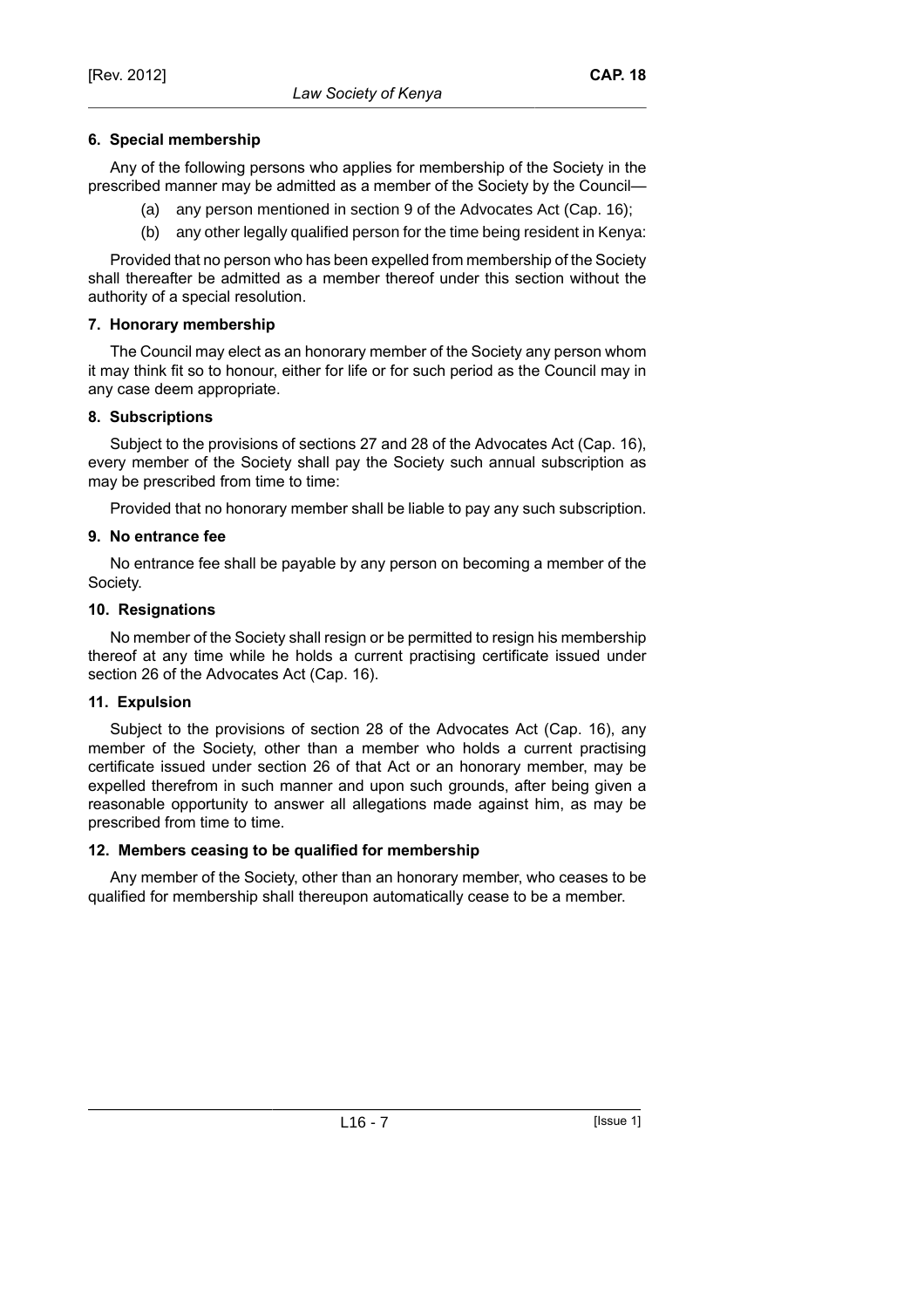# PART IV – COUNCIL

### **13. Constitution of Council**

(1) For the proper management of the affairs of the Society there shall be a Council consisting of a chairman, a vice-chairman and ten other members, all of whom shall be members of the Society.

(2) The chairman, the vice-chairman and the ten other members mentioned in subsection (1) shall be elected biennially by the members of the Society by means of a postal ballot conducted in accordance with regulations made under section 27:

Provided that at least one of the members so elected shall be a member of the Society who ordinarily practices in Mombasa and at least two of the members shall be members who do not ordinarily practice in Nairobi or Mombasa.

(3) No member of the Society shall be eligible for election as chairman or vicechairman, and no member of the Society shall put himself forward for such election, unless he is at the time of the election, a member of the Council.

(4) The chairman, the vice-chairman and the other members of the Council shall take office immediately after the ordinary general meeting of the Society, and shall hold office as such until the conclusion of the ordinary general meeting held in the second year after their election:

Provided that, in the event of death, resignation, removal or disqualification of the chairman, the vice-chairman or any other member of the Council during his term of office, the vacancy so created may be filled by the Society—

- (i) in the case of the chairman or vice-chairman, from persons who are members of the Council; or
- (ii) in the case of any other member, from among the members of the Society.

[Act No. 4 of 1973, Sch., Act No. 4 of 1974, Sch., Act No. 12 of 1976, s. 2, Act No. 10 of 1997, Sch., Act No. 7 of 2007, Sch., Act No. 2 of 2008.]

### **14. Powers of Council**

Except as otherwise expressly provided by this Act or by any regulations made under this Act, the Council may exercise all the powers of the Society; and no regulations made under this Act shall invalidate any prior act of the Council which would have been valid if the regulations had not been made.

### **15. Committees and delegation of powers**

(1) The Council may from time to time appoint committees or subcommittees consisting of members of the Society; and may, except as otherwise expressly provided by this Act or by any regulations made under this Act, delegate to any such committee or subcommittee all or any of the powers of the Council.

(2) Any committee or subcommittee appointed under subsection (1) of this section may, with the prior approval of the Council, from time to time co-opt additional members, and any such additional member may, but need not, be a member of the Society.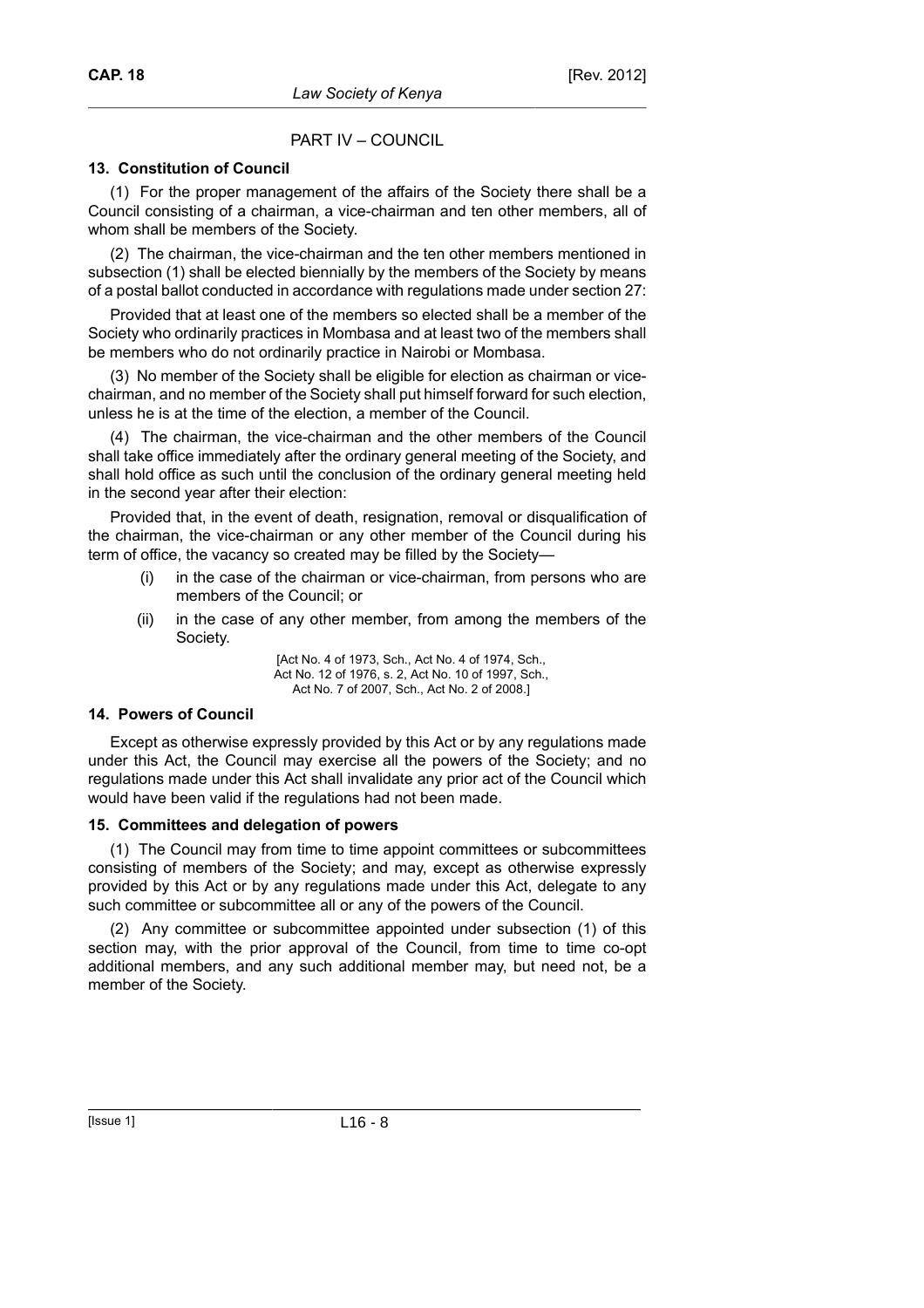# **16. Procedure**

The procedure of the Council, and of every committee appointed under section 15, shall be as may be prescribed from time to time.

PART V – OTHER OFFICERS

# **17. Officers of Society**

There shall be such secretary, treasurer and other officers of the Society, paid or unpaid, as the Council may from time to time appoint.

PART VI – GENERAL MEETINGS

# **18. Ordinary general meeting**

The Council shall, within twelve weeks after the 31st December in each year, convene an ordinary general meeting of the Society.

[Act No. 18 of 1986, Sch.]

# **19. Special general meetings**

(1) The Council may at any time at its own discretion convene a special general meeting of the Society.

(2) Any fifteen members of the Society may at any time requisition a special general meeting of the Society by written notice in that behalf signed by all of them, specifying the object of the proposed meeting and sent by post, or delivered, to the secretary of the Society; and the Council shall thereupon convene a special general meeting of the Society accordingly, which shall be held within forty-two days after the delivery of such notice.

(3) If the Council fails within twenty-eight days after the delivery of the written notice mentioned in subsection (2) to convene a special general meeting of the Society in accordance with the requisition, to be held within forty-two days after such delivery, the requisitioning members may themselves convene such meeting to be held at any time within two months after such delivery.

# **20. General meeting to act by simple majority vote**

Except for any purpose for which a special resolution is expressly required by this Act or by any regulations made under this Act, all resolutions of the Society in general meeting shall be by simple majority vote.

# **21. Alteration of resolutions**

No resolution of the Society in general meeting shall be altered or rescinded within nine months after the passing thereof otherwise than by a special resolution of the Society.

# **22. Convening and procedure**

The manner of convening general meetings of the Society and the procedure and voting thereat shall, subject to any express provisions of this Act, be as may be prescribed from time to time.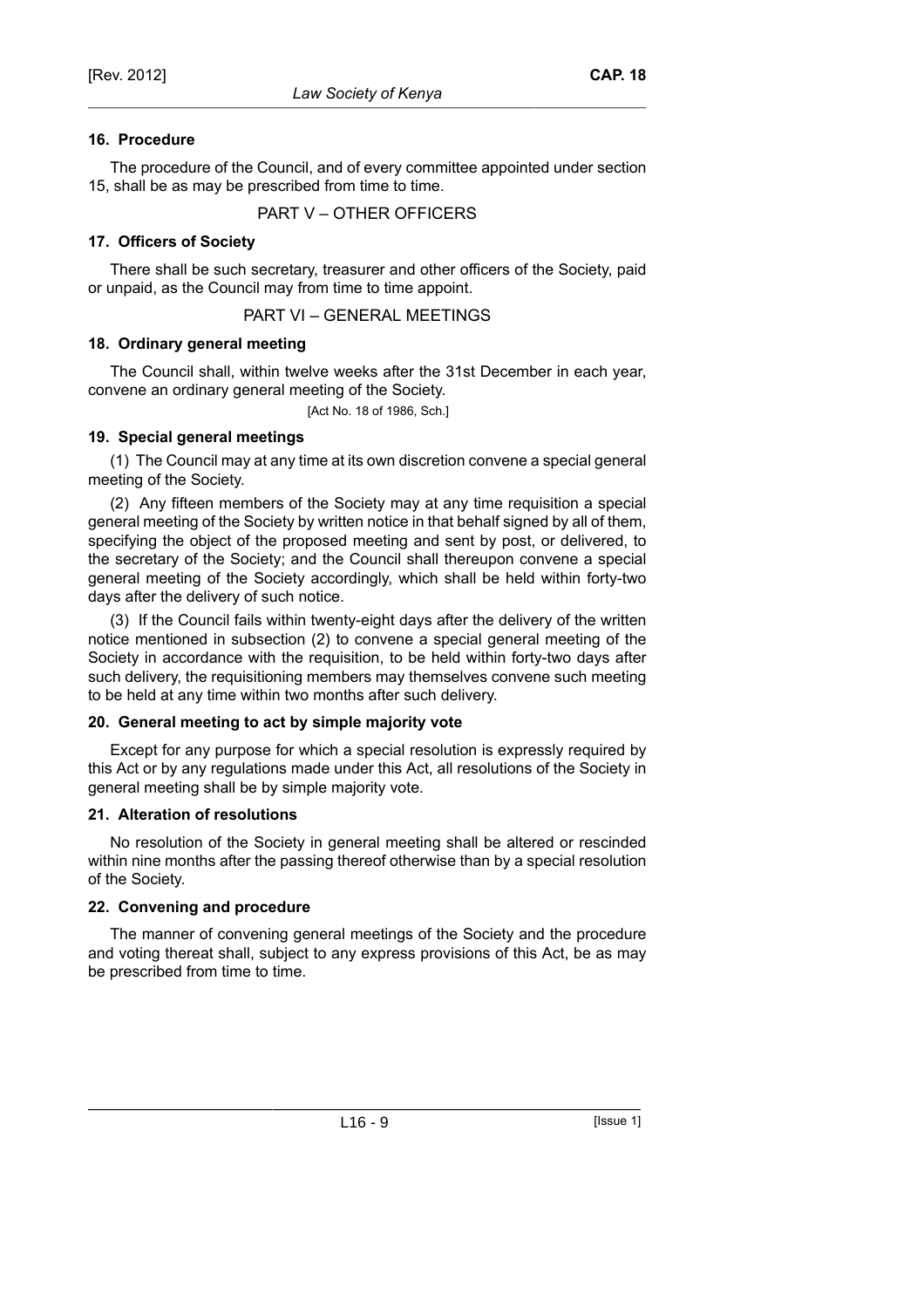# PART VII – COMMON SEAL

## **23. Common seal**

The common seal of the Society shall be kept in such custody and used in such manner as may be prescribed from time to time.

# PART VIII – MINUTES, ACCOUNTS AND REPORTS

## **24. Minutes**

The Council shall cause proper minutes of all general meetings of the Society and of all meetings of the Council to be taken and recorded.

# **25. Accounts to be kept**

(1) The Council shall cause proper accounts of all funds, property, assets and liabilities of the Society to be kept, and to be audited as on the 31st December in every year.

(2) The audited accounts shall be presented by the Council to the ordinary general meeting.

# **26. Annual report**

The Council shall present to the ordinary general meeting a full report of the activities of the Society.

# PART IX – REGULATIONS

# **27. Regulations**

The Council may, subject to the provisions of this Act and to approval by a special resolution, make regulations, which shall be binding on all members of the Society, prescribing all or any of the following matters—

- (a) annual subscriptions;
- (b) manner of application for membership of the Society;
- (c) grounds for, and procedure relating to, expulsion of members of the Society;
- (d) resignation of members from the Society;
- (e) regulation of powers exercisable by the Council and any committees or subcommittees thereof, and delegation of powers;
- (f) manner of convening meetings of the Council and committees, and quorums and procedure thereof;
- (g) manner of convening general meetings of the Society, and quorums and procedure thereof;
- (h) manner of election, removal and replacement of the chairman, the vice-chairman and the other members of the Council, and of representatives of the Society on the Disciplinary Committee;
- (i) custody and use of the common seal;
- (j) arbitration in disputes; and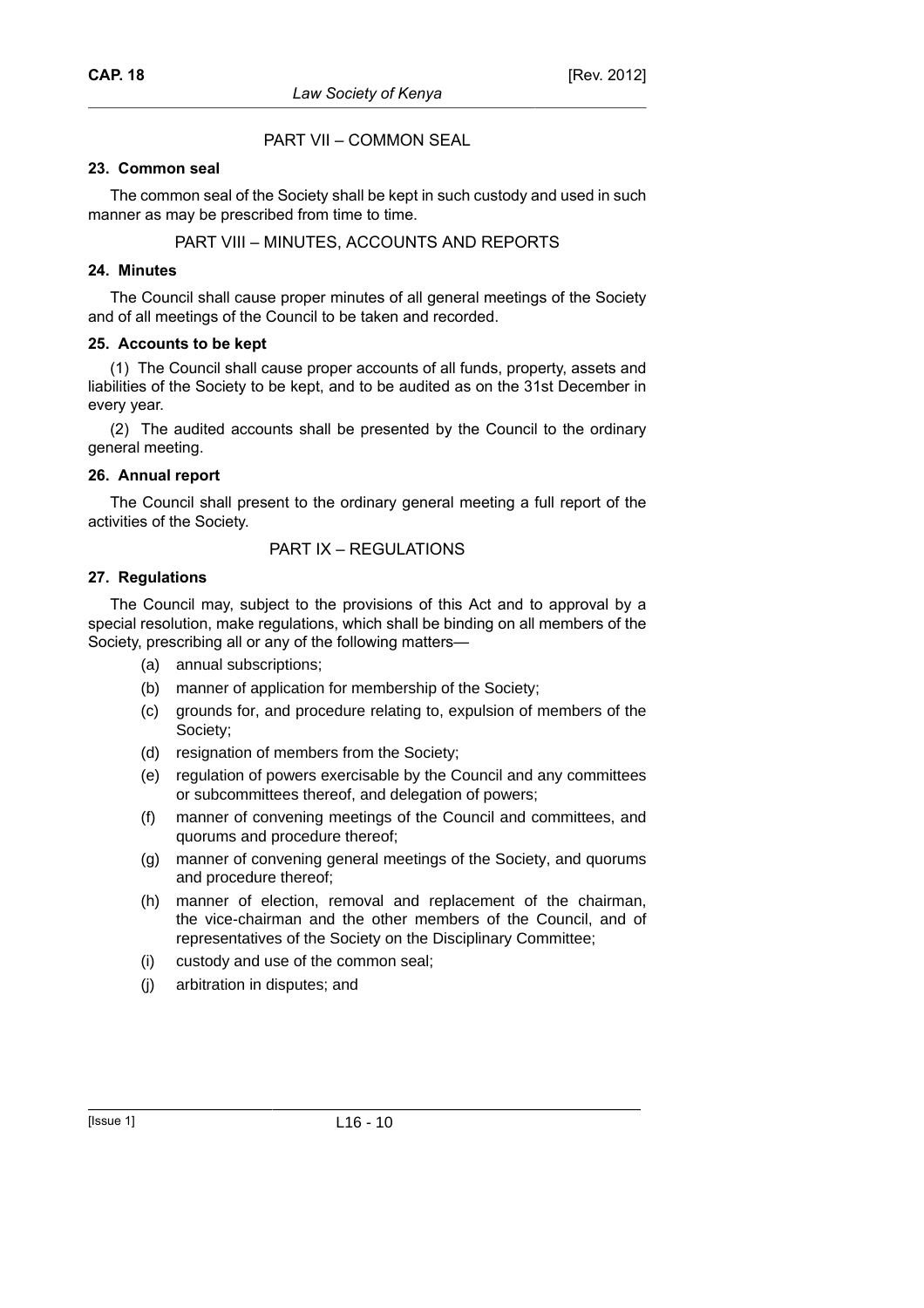(k) such other matters as may be deemed by the Council to be necessary for the promotion of the objects and the regulation of the affairs of the Society.

[Act No. 4 of 1973, Sch.]

## **28. Repeal and saving**

(1) The Law Society of Kenya Act (No. 10 of 1949) is repealed.

(2) Notwithstanding the provisions of this Act, the President, the Vice-President and the members of the Council established under section 11 of the Law Society of Kenya Act (No. 10 of 1949) (now repealed), holding office immediately before the commencement of this Act shall continue to hold office and shall discharge all the powers, functions and duties of the Council under this Act until a President, a Vice-President and the other members of the Council, having been elected in accordance with the provisions of Part IV of this Act, take office in accordance with the aforesaid provisions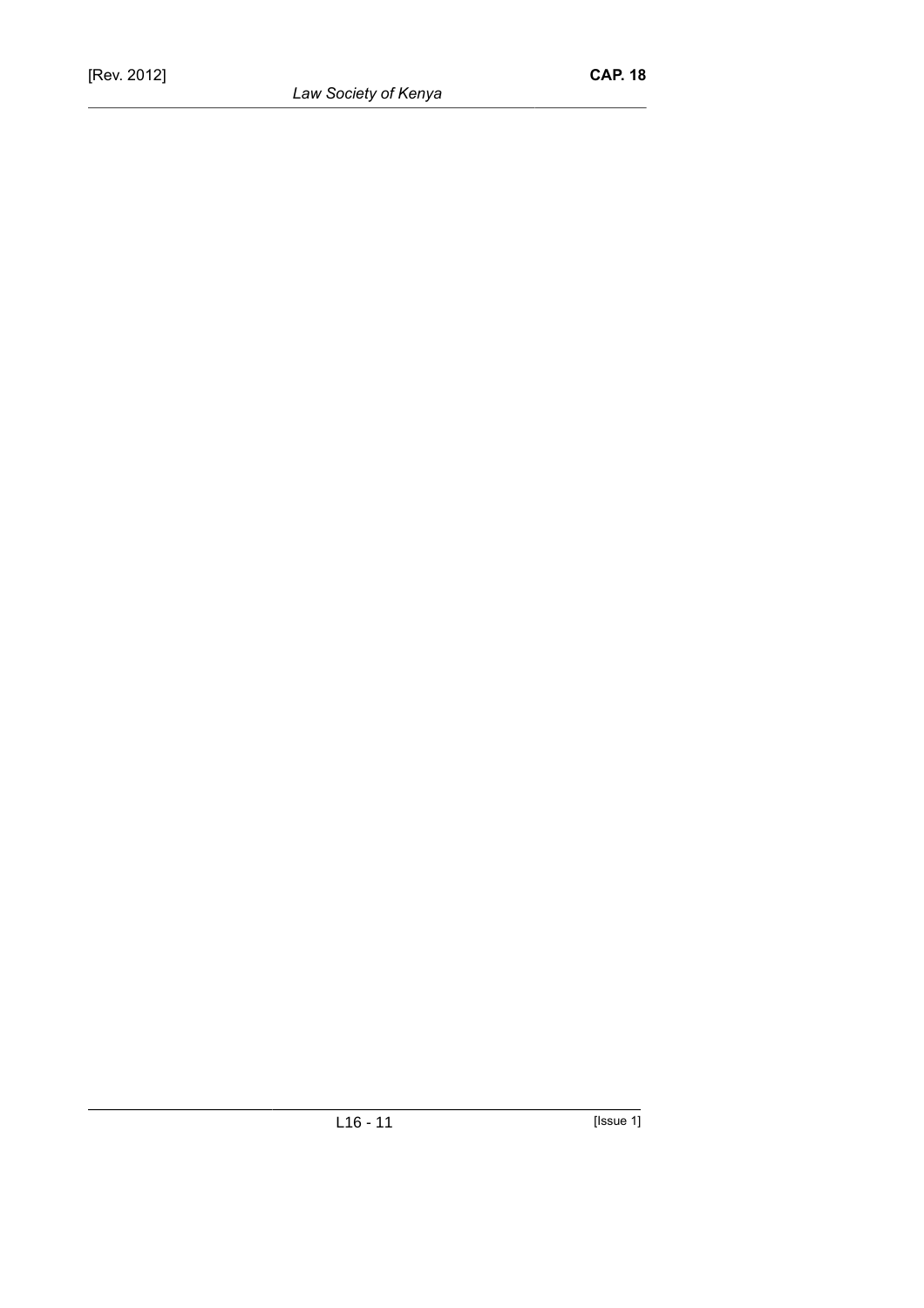# **CHAPTER 18**

# **LAW SOCIETY OF KENYA ACT**

SUBSIDIARY LEGISLATION

 $\mathcal{L}$ 

<u> 1980 - Johann Barbara, martin a</u>

*List of Subsidiary Legislation*

|                                                                         | Page |
|-------------------------------------------------------------------------|------|
|                                                                         |      |
| 2. Law Society of Kenya (Miscellaneous Levies) Regulations, 198416 – 27 |      |
|                                                                         |      |
|                                                                         |      |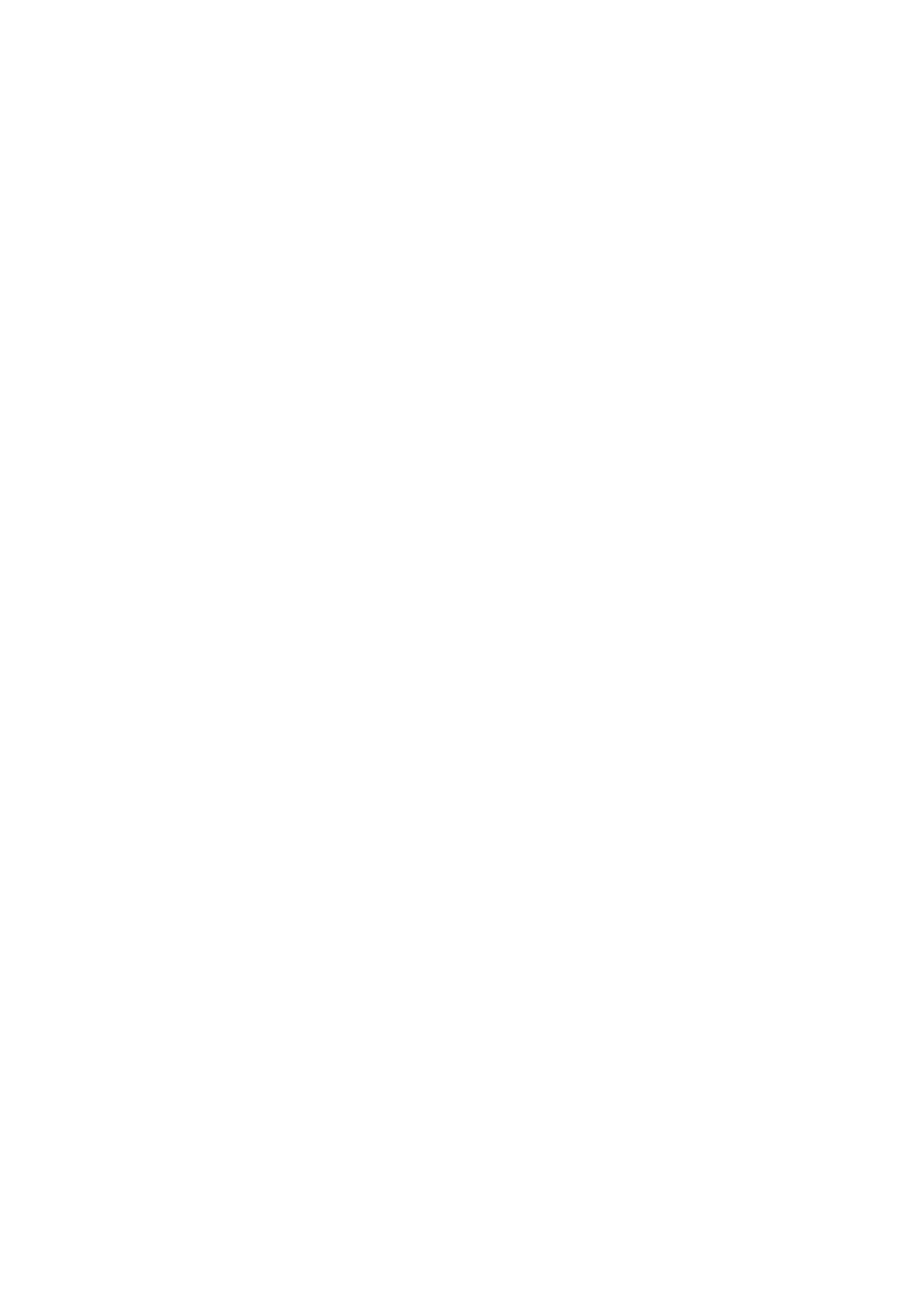## **LAW SOCIETY OF KENYA (GENERAL) REGULATIONS, 1962**

[L.N. 546/1962, L.N. 142/1973, L.N. 40/1974, L.N. 241/1976, L.N. 119/1977, L.N. 150/1980, L.N. 86/1984, L.N. 387/1990, L.N. 404/1993, L.N. 279/1995, L.N. 148/1998, L.N. 130/2001.]

#### PART I – PRELIMINARY

**1.** These Regulations may be cited as the Law Society of Kenya (General) Regulations, 1962.

#### PART II – MEMBERSHIP OF SOCIETY

(1) All applications for membership of the Society, other than membership conferred by reason of the provisions of section 28 of the Advocates Act (Cap. 16), shall be made in writing, signed by the applicant, and sent to the secretary of the Society (hereinafter referred to as the secretary); and the applicant shall, if required by the Council, submit documentary evidence of his qualification for membership.

(2) A member carrying on practise alone shall name in his application for the annual practising certificate one or two other members, none of whom shall be less than seven years standing to administer his firm in the event of his death, disbarment, imprisonment or any other disability to practise.

(3) Where a member dies testate, the administrator or administrators shall deal with his firm as may be stated in his will; but in case of intestacy, the Council of the Society shall give such directions or instructions to the administrator(s) as may be necessary for the proper management and disposal of the firm.

(4) No person shall be nominated administrator without his consent, but where such consent cannot be obtained, the applicant shall state that fact in the application for a practising certificate.

(5) Where no person is nominated in the application for lack of consent or for any other reason, or where an administrator or administrators refuse(s) or neglect(s) to act, the Chairman of the Society shall make the nomination which shall for all intentions and purposes be as effectual as if made by the deceased or the incapacitated member.

(6) A reasonable remuneration for services rendered shall be paid out of the income or proceeds of the firm to the administrator or administrators.

#### [L.N. 279/1995, s. 2.]

- (1) The annual subscription for membership of the Society shall be—
	- (a) the sum of seven thousand three hundred shillings in respect of practising advocates whose names have been on the Roll of Advocates for a period of five years or more;
	- (b) the sum of four thousand five hundred shillings in respect of practising advocates whose names have been on the Roll of Advocates for a period of less than five years;
	- (c) the sum of two thousand two hundred and fifty shillings in respect of any advocate over the age of seventy years or any non-practising advocate; and

(d) the sum of two hundred and forty shillings in respect of non-advocates,

which subscriptions shall become due and payable on the 1st January in every year.

(2) Notwithstanding subregulation (1) an advocate admitted as a member of the Society after 1st July in any year shall pay a subscription of forty shillings for that year.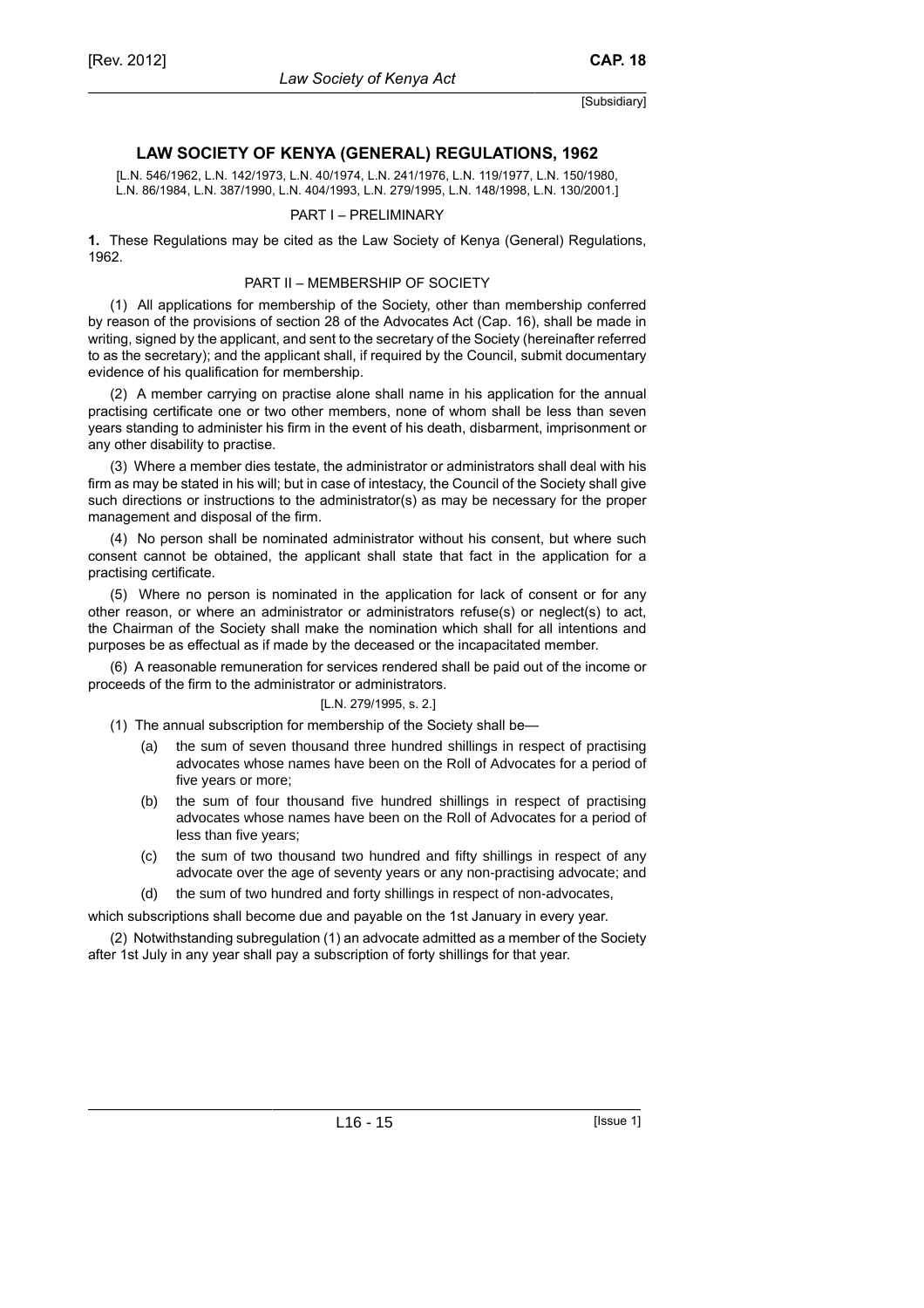(3) In the case of advocates their annual subscriptions shall be paid to the Registrar of the High Court in accordance with the provisions of section 27 of the Advocates Act.

[L.N. 142/1973, s. 2, L.N. 40/1974, s. 2, L.N. 119/1977, s. 2, L.N. 150/1980, s. 2, L.N. 86/1984, s. 2, L.N. 387/1990, s. 2, L.N. 404/1993, s. 2, L.N. 148/1998, s. 2, L.N. 130/2001, s. 2.]

**4.** Any member, other than a member who holds a current practicing certificate issued under section 26 of the Advocates Act (Cap. 16), may resign from the Society at any time by giving written notice of his resignation to the secretary and shall thereupon cease to be a member but shall remain liable for any annual subscription owing by him to the Society for the current year.

**5.** If any member, other than a member who holds a current practising certificate issued under section 26 of the Advocates Act (Cap. 16) or any honorary member, shall, in the opinion of the Council, be guilty of any conduct or default which is prejudicial to the interests of the Society, the legal profession, or the public, or which for any reason renders such member unfit to continue as a member of the Society, the Council may deal with the matter as it thinks best, and inter alia may expel that member, invite him to resign, or suspend him from voting or taking any other active part in the affairs of the Society until a specified date or the happening of a specified event:

Provided that, before any resolution adverse or detrimental to the member is passed, he shall first have been given a reasonable opportunity of making, orally or in writing, an explanation or defence.

#### PART III – MEMBERSHIP OF COUNCIL

**6.** The Council of the Society shall consist of the chairman, vice-chairman and nine other members of the Society elected and holding office in accordance with the provisions of section 13 of the Act and, subject thereto, in accordance also with Part IV of these Regulations.

#### [L.N. 241/1976, s. 2.]

(1) No person shall be qualified for election as chairman or vice-chairman unless he is proposed and seconded by members of the Society, and his consent to accept such office is signified by him, or on his behalf, prior to, or at the time of election.

(2) The election of chairman and vice-chairman of the Society shall take place at least six weeks before the date of election of the other members of the Council and members of the Disciplinary Committee.

#### [L.N. 241/1976, s. 2.]

**8.** The chairman, the vice-chairman, or any other member of the Council may, without prejudice to his re-election, resign at any time by giving written notice of such resignation to the secretary; His office shall be deemed to have become vacant on, but not before, acceptance of his resignation by the Council.

#### [L.N. 241/1976, s. 2.]

**9.** The chairman, the vice-chairman, or any other member of the Council shall be deemed to have vacated his office on ceasing to be a member of the Society.

#### [L.N. 241/1976, s. 2.]

**10.** The chairman, the vice-chairman, or any other member of the Council may, without prejudice to the powers conferred in the Council under regulation 5 of these Regulations, at any time be removed from his office by special resolution.

#### [L.N. 241/1976, s. 2.]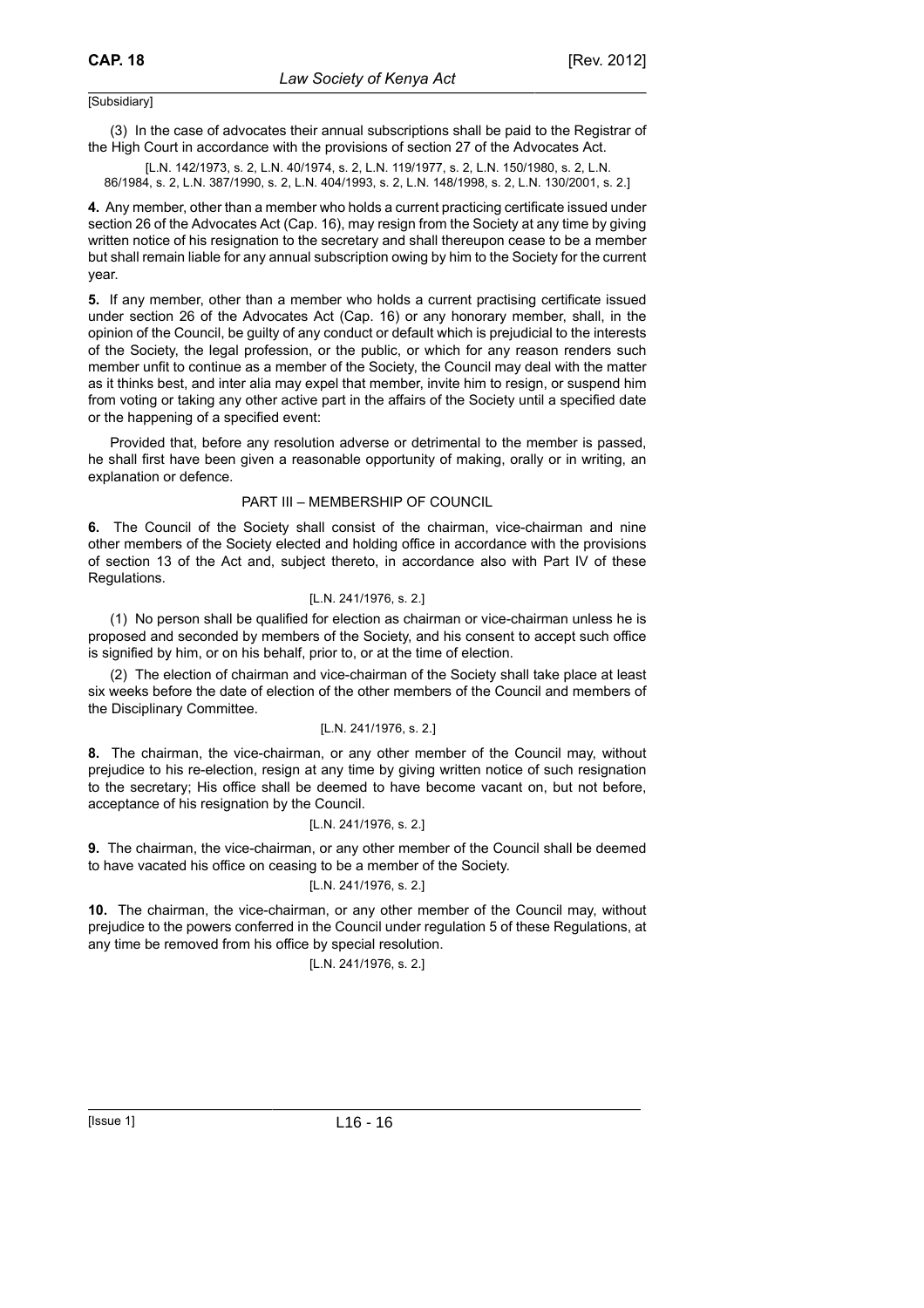**11.** The Council may continue to act and exercise all its powers notwithstanding any vacancy in its number.

#### [L.N. 241/1976, s. 2.]

#### PART IV – ELECTION TO COUNCIL AND DISCIPLINARY COMMITTEE

**12.** Not later than forty-two days before the 31st December in each year (hereinafter referred to as the fixed annual date) the secretary shall, by notice sent to all members of the Society, announce the number of vacancies and invite the nomination of candidates for election as members of the Council and of the Disciplinary Committee and shall specify therein a date (hereinafter referred to as the latest date for nomination) being not more than thirty-one days and not less than twenty-one days before the fixed annual date, by which such nominations must have been received.

(1) At any time not later than the latest date for nomination, any two members may nominate in writing to the secretary any other member for election as a member of the Council or of the Disciplinary Committee.

(2) Every nomination shall specify the full names and address of the candidate and the name of his firm, if any, the year of his birth, the year and nature of his basic qualification leading to his admission as an advocate in Kenya, the year of his admission, the year and nature of any office in the Society previously held by him, the place in which he ordinarily practises and the office for which he is nominated and shall contain, or be accompanied by, the candidate's consent in writing to serve if elected.

(3) Every nomination shall be submitted on a form to be supplied by the secretary and no nomination shall be withdrawn after the latest date for nomination.

#### [L.N. 142/1973, s. 2.]

**14.** If in respect of any constituency the number of candidates duly nominated to fill the vacancies announced does not exceed the number of vacancies, the persons so nominated shall be declared and deemed to be elected at the ordinary general meeting of the Society to be held after the fixed annual date; but if the number of candidates duly nominated exceeds the number of vacancies an election by voting papers (hereinafter referred to as a poll) shall be held and all members shall be entitled to vote therein.

(1) Whenever a poll is necessary to determine the election of candidates for vacancies on the Council or the Disciplinary Committee in respect of any constituency, the secretary shall, not later than fourteen days after the fixed annual date, send a voting paper by post to each member with a specially marked envelope for return.

(2) The voting paper shall contain the following particulars and shall otherwise be in such form as the Council shall direct—

- (a) the number and nature of the vacancies to be filled;
- (b) the names in alphabetical order and addresses of the candidates nominated, the particulars required by regulation 13 and the names and addresses of their respective nominators (the names of the retiring members of the Council and of the Disciplinary Committee being shown by separate distinctive marks);
- (c) the date on or before which the voting paper must be returned;
- (d) a short statement of the effect of regulation 16 of these Regulations; and
- (e) the name and address of the secretary for the return of the voting papers.

(3) The accidental omission to send an invitation to nominate or a voting paper to, or the non-receipt of an invitation to nominate or a voting paper by, any member shall not invalidate a poll.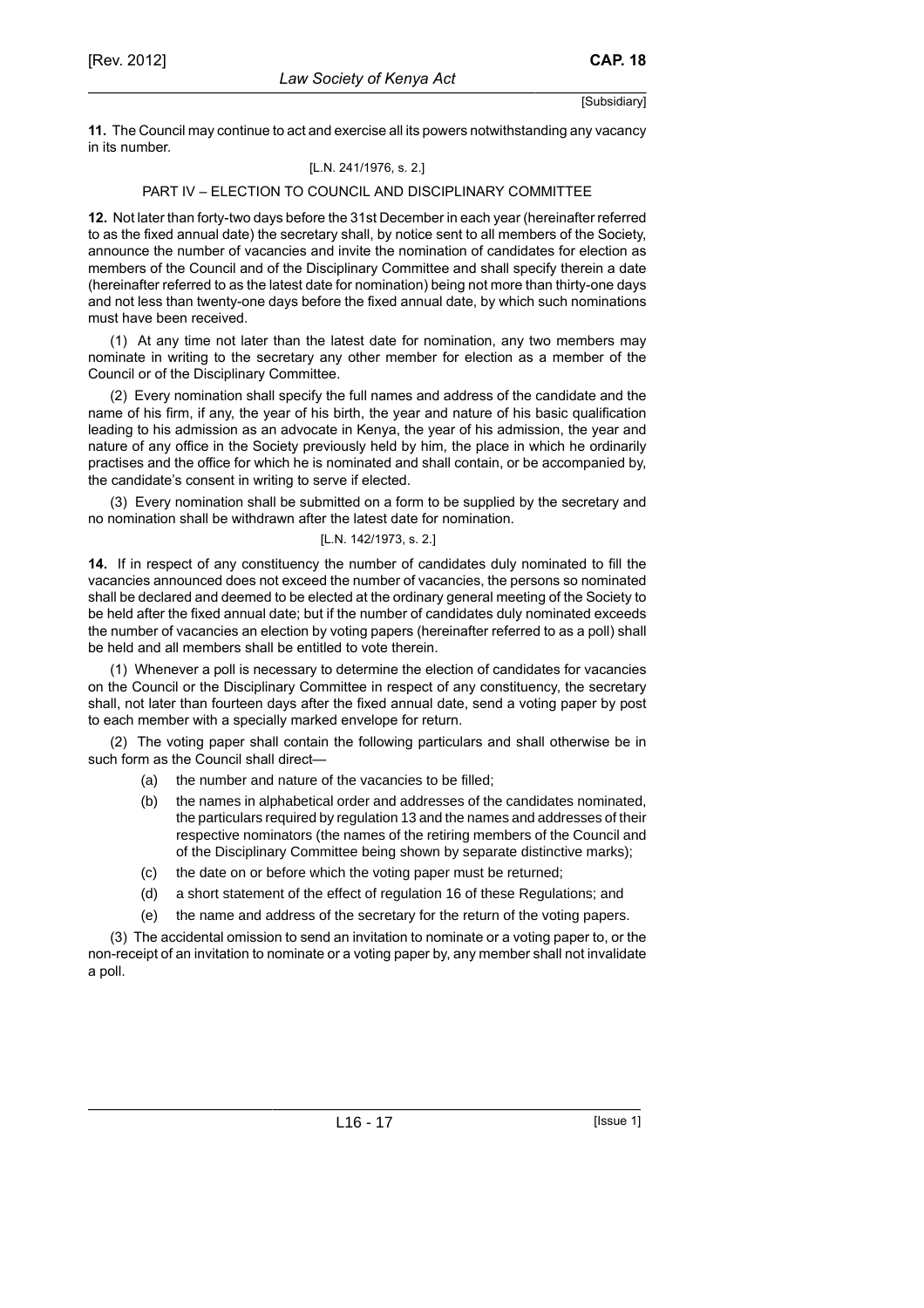(1) Each voting paper shall be completed in ink by placing a cross on the right-hand side of the voting paper opposite the name of each candidate for whom the member completing the voting paper intends to vote, and by inserting the member's name and address in the place provided, and shall thereafter be signed by the member in the place provided for his signature.

(2) Any voting paper which is unsigned or is received by the secretary after the prescribed time shall be rejected by the scrutineers appointed under regulation 19 who shall also reject any second or subsequent voting paper signed by a member in respect of whom a voting paper has already been taken into account by them.

(3) Any voting paper on which in respect of any constituency or office more crosses are placed than there are vacancies to be filled shall be rejected by the scrutineers in respect of that constituency or office but shall not for that reason be rejected in respect of any other constituency or office.

(4) Any votes recorded in favour of the persons who shall have been elected chairman or vice-chairman of the Society for the ensuing year for election to membership of the Disciplinary Committee shall be rejected by the scrutineers but the voting paper shall not for that reason be rejected in respect of any other votes recorded therein.

**17.** A member shall be entitled to receive from the secretary a duplicate voting paper on production to the secretary of a spoilt voting paper or of a statutory declaration to the effect that he has not received a voting paper or, having received one, has destroyed or mislaid it.

**18.** Voting papers shall be returned to the secretary sealed or otherwise fastened up in the specially marked envelopes provided, or in an envelope endorsed "VOTING PAPER" in the top left-hand corner thereof, so as to reach him not later than twenty-eight days after the fixed annual date.

**19.** The procedure for dealing with voting papers shall be as follows—

- (a) the chairman of the Society or (if the chairman shall be prevented from so doing) the vice-chairman shall appoint not less than three scrutineers from among the members of the Society, other than the candidates, to receive and examine voting papers and to certify the result of the poll;
- (b) two scrutineers shall be a quorum and the death of one or more of the scrutineers shall not affect the poll;
- (c) if by death, or refusal or incapacity to act, the number of scrutineers be reduced below two, a member to fill each vacancy shall forthwith be nominated by the chairman of the Society or (if the chairman shall be prevented from so doing) by the vice-chairman;
- (d) the secretary shall place, unopened, in a box all envelopes purporting to contain voting papers which he has received (those received after the prescribed date being so marked by him) and shall deliver them to the scrutineers, by whom alone they shall be opened and examined;
- (e) as soon as the voting papers have been examined and the result of the poll ascertained, the scrutineers shall prepare a written report thereon and the voting papers shall be closed up under the seal of the scrutineers or any two of them and shall be retained by them for one month after the date of the announcement of the result of the poll and may then be destroyed;
- (f) the written report prepared under paragraph (e) shall be signed by the scrutineers and shall contain the following particulars—
	- (i) the total number of valid votes cast in favour of each candidate, and the office for which he has been nominated;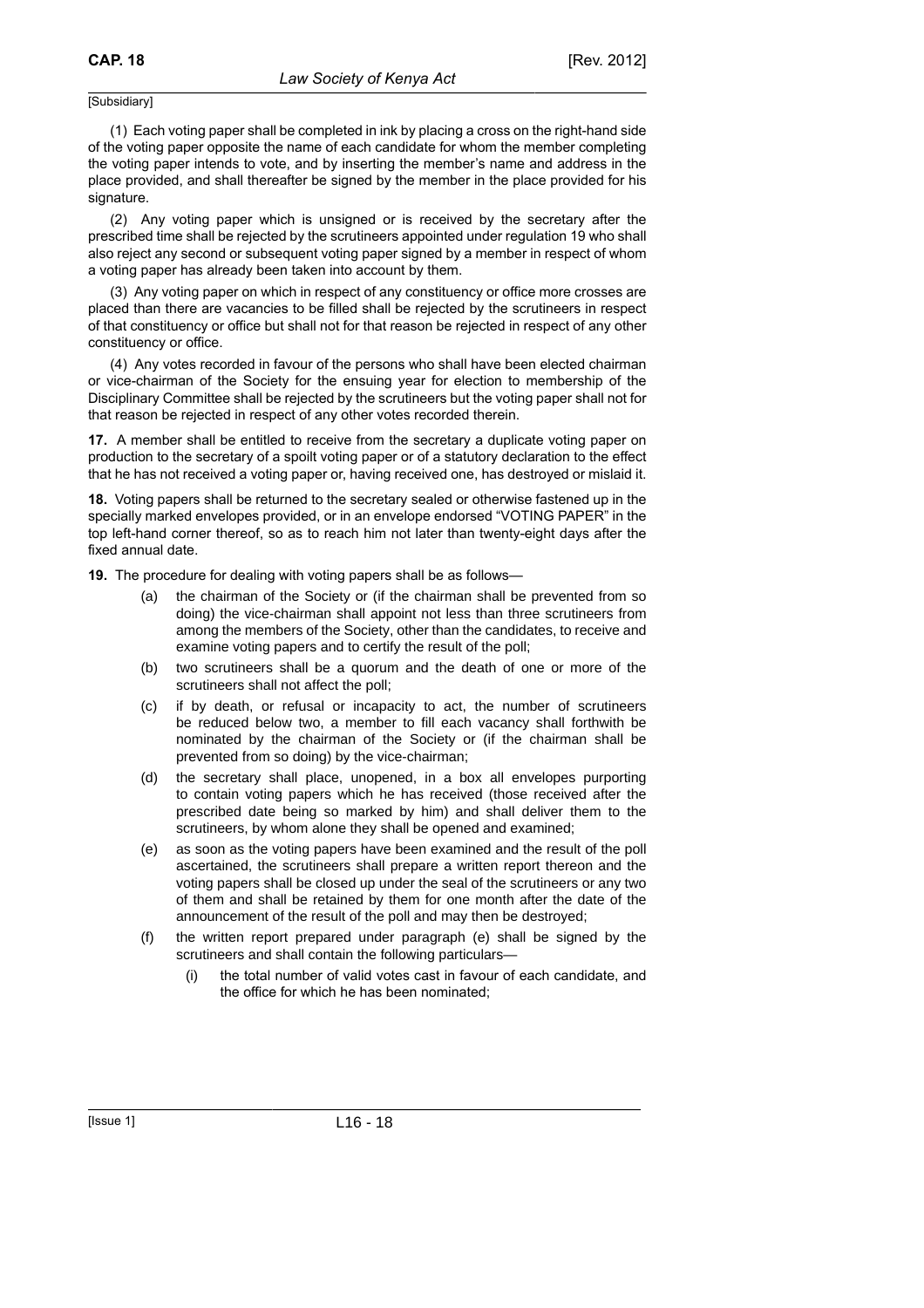- (ii) the names of the candidates found by the scrutineers to be eligible to be declared elected to the available vacancies, who, in the case of election to the Council, shall be—
	- A. the candidate who does not ordinarily practise in Nairobi with the highest number of valid votes cast in his favour; and
	- B. the seven candidates (excluding the candidate referred to in paragraph A of sub-paragraph (ii) of this paragraph) in respect of whom the highest numbers of valid votes have been cast,

and, in the case of election to the Disciplinary Committee, shall, subject to the provisions of section 59(1)(b) of the Advocates Act (Cap. 16) and the proviso thereto, be the candidate or candidates (according to the number of vacancies) with the highest number of valid votes cast in his or their favour;

- (iii) the total number of voting papers received; and
- (iv) the number of voting papers wholly or partly rejected and the grounds of rejection;
- (g) the report, with the exception of the number of votes cast in favour of each or any candidate, shall be read by one of the scrutineers to the ordinary general meeting of the Society held after the fixed annual date and shall be conclusive;
- (h) the chairman of the meeting shall declare the candidates referred to in paragraph (f)(ii) to be elected to the appropriate vacancies but where an equality of votes has been found to exist, and the addition of a vote would entitle any of the candidates to be declared elected, the chairman shall give a casting vote by word of mouth or in writing and shall then declare the result accordingly.

(1) In the event of the death of any candidate for election to the Council or the Disciplinary Committee between the latest date for nomination and the last day for the receipt of completed voting papers, or on either of those days, resulting in there being an insufficient number of candidates to enable the requirements of the Act or the Advocates Act (Cap. 16) to be complied with, there shall be held an extraordinary election for the constituency and office in respect of which the deceased candidate was nominated.

(2) The Chairman of the meeting referred to in regulation 19 shall fix the latest date for nomination, the date by which voting papers are to be sent by post to members and the date by which voting papers are to be returned to the secretary.

(3) Subject to the provisions of paragraph (3), the nomination and mode of election of candidates in the case of an extraordinary election shall be the same, as nearly as may be, as in the case of an ordinary election and the provisions in that behalf hereinbefore contained shall apply with all necessary adaptations and modifications.

(4) The result of an extraordinary election shall be reported by the scrutineers to the Council and published by it in the minutes of its meetings which, instead of the declaration of the chairman of a general meeting of the Society, shall constitute a declaration of election.

(5) A person declared to be elected at an extraordinary election shall retire at the same time as the deceased candidate, if he had been duly elected, would have retired.

#### PART V – PROCEDURE OF COUNCIL

**21.** The Council may meet together for the dispatch of business, adjourn, and, subject as expressly provided by these Regulations, otherwise regulate its meetings and proceedings as it thinks fit.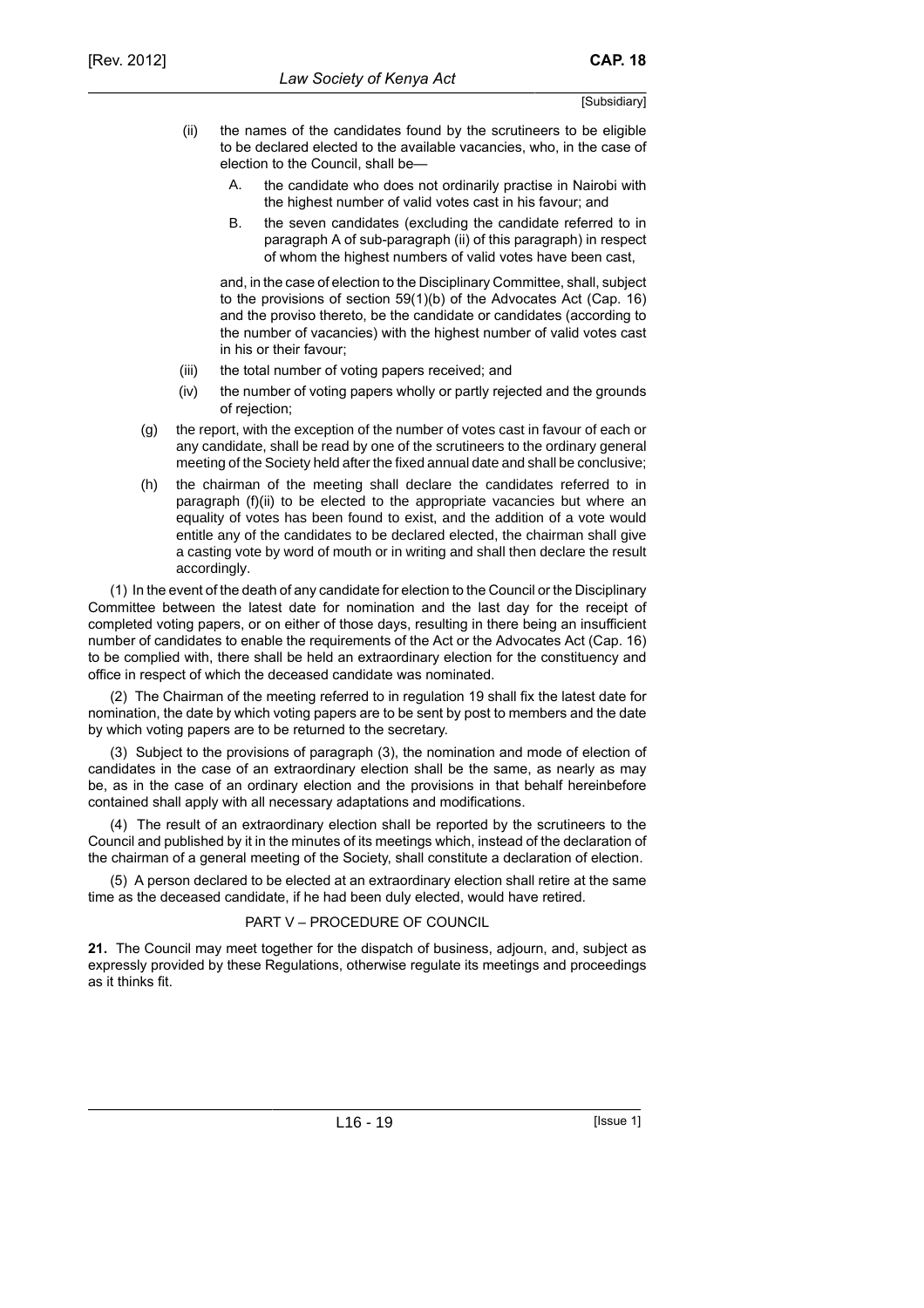**22.** All meetings of the Council shall be held in Nairobi or in such other place in Kenya as the Council may from time to time decide.

$$
[L.N. 86/1984, s. 2.]
$$

**23.** For the purpose of any action under regulation 5 or regulation 26 of these Regulations of these Regulations seven members of the Council shall constitute a quorum; but for all other purposes, four members of the Council shall constitute a quorum.

**24.** At all meetings of the Council, the chairman of the Society, or in his absence the vicechairman, shall preside; and in the absence of both chairman and vice-chairman, a chairman shall be elected from amongst and by the members present.

**25.** Questions arising at any meetings of the Council shall be decided by a majority of votes, and, in the case of an equality of votes, the chairman shall have a second or casting vote.

**26.** The Council may, if it thinks fit so to do, suspend any member of its body from acting as such, provided that not less than two-thirds of the members of the Council present at the meeting which considers the question of such suspension consent thereto. Notification of any such suspension shall be given forthwith to the member so suspended and to every other member of the Council.

(1) Whenever the Council has suspended any member of its body from acting as such, it shall, within sixty days of receipt of a requisition in writing by the member, to be given within thirty days of the dispatch of notification of his suspension, and may at any time in its discretion, convene, in accordance with Part VII of these Regulations a special general meeting of the Society.

(2) Such meeting shall have full power to remove from office the member so suspended, pursuant to regulation 10 of these Regulations, or otherwise to act in the circumstances as it thinks fit.

### PART VI – PROCEDURE OF COMMITTEES

**28.** The Council may appoint some person to be the chairman of any committee or subcommittee appointed by it and in default of such appointment the members of such committee or subcommittee shall, so soon as possible, appoint a chairman from amongst their number.

**29.** The chairman of a committee or a subcommittee shall be responsible for convening meetings thereof as and when he thinks proper or when any other member thereof requires him so to do.

**30.** Meetings of such committee or subcommittees may be held wherever found convenient to the members thereof and a majority of the members shall constitute a quorum.

**31.** Subject as expressly provided by these Regulations or directed by the Council, such committees or subcommittees may meet together for the dispatch of business, adjourn and otherwise regulate their meetings and proceedings as they think fit.

#### PART VII – GENERAL MEETINGS

**32.** All general meetings, whether ordinary or special, of the Society shall be held in Nairobi.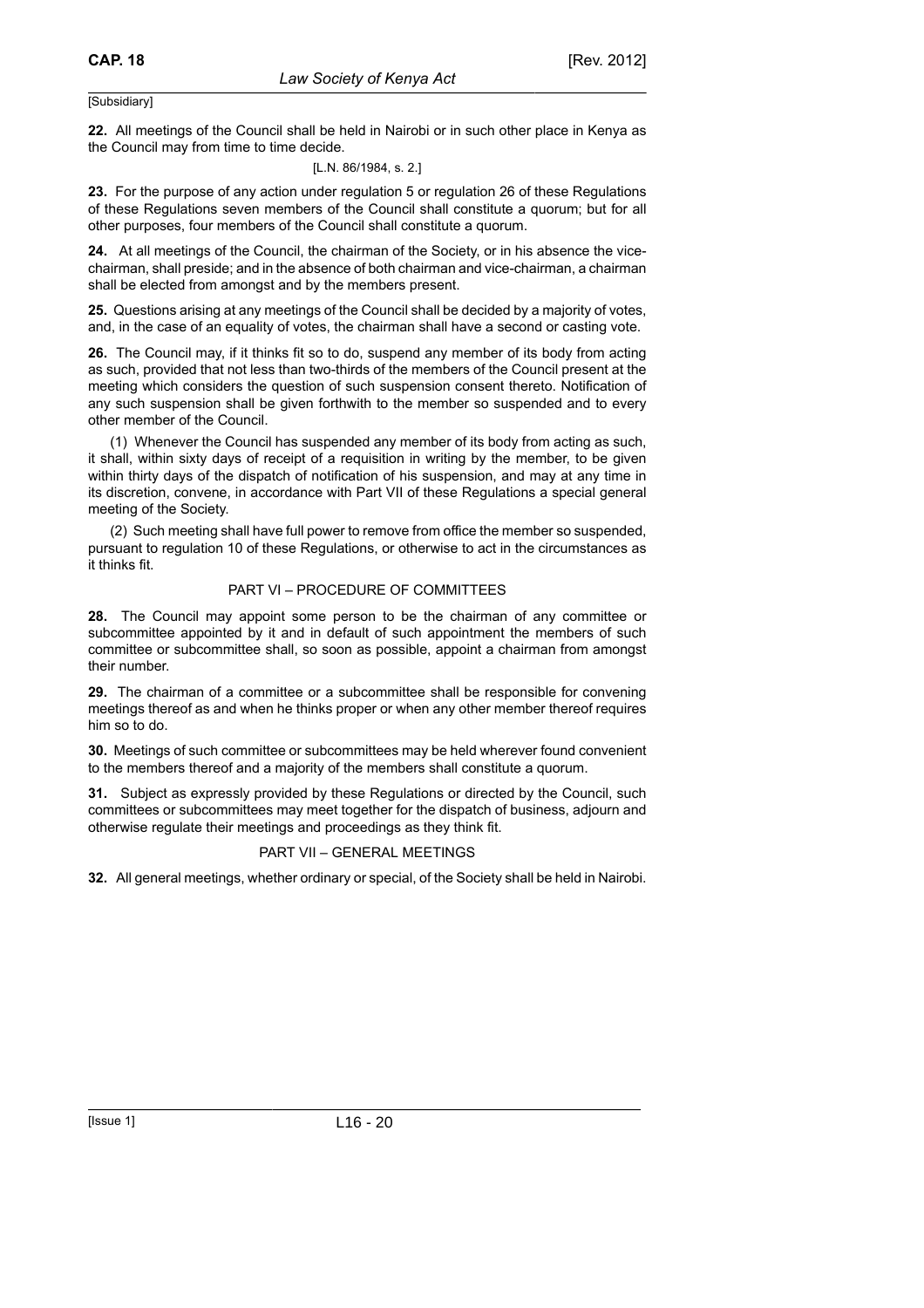(1) Ordinary general meetings shall be convened by twenty-eight days' notice at the least specifying the place, date and hour thereof, and notice of the business to be transacted thereat shall be given not less than fourteen days prior to the date fixed for the holding thereof.

(2) Special general meetings shall be convened by fourteen days' notice at the least specifying the place, date and hour thereof and the business to be transacted thereat.

(1) A notice convening a general meeting, or a notice of the business to be transacted thereat, shall be given to every member either personally or by sending it by post to him or delivering it at his usual or last known business address.

(2) The accidental omission to give any such notice to any particular member or members or the non-receipt of any such notice by any member shall not invalidate the proceedings at any general meeting.

(1) Any member wishing to bring any matter before an ordinary general meeting for resolution or discussion may do so if he shall have given written notice in that behalf to the secretary at least twenty-one days before the date fixed for such meeting and, save as aforesaid, no member may raise any matter for resolution or discussion except by leave of the majority of the meeting.

(2) On receipt of any such written notice the secretary shall include the subject matter thereof in the notice of the business to be transacted at the meeting.

**36.** No business shall be transacted at any general meeting unless a quorum is present at the time when the meeting proceeds to business; and fifteen members personally present shall constitute a quorum:

Provided that the report referred to in paragraph (g) of regulation 19 of these Regulations and a declaration by the chairman of the meeting under paragraph (h) of that regulation shall be valid and effective whether or not a quorum as required by this regulation shall be present.

**37.** Subject to the proviso to regulation 36, if within fifteen minutes from the time appointed for the meeting a quorum of members be not present, the meeting, if convened on the requisition of members, shall be dissolved; but in any other case, it shall stand adjourned to the same day in the following week, at the same time and place, and if at the adjourned meeting a quorum of members be not present within fifteen minutes from the time appointed for the meeting, the members then present shall constitute a quorum.

(1) At all general meetings, the chairman of the Society, or in his absence the vicechairman, shall preside; in the absence of both chairman and vice-chairman, the members of the Society then present shall elect some other member of the Council, or if no member of the Council is present and willing to act some other member of the Society, to be chairman of the meeting.

(2) The chairman shall have a casting as well as a deliberative vote.

**39.** The chairman may, with the consent of the meeting, adjourn the meeting from time to time and place to place, but no business, other than the business left unfinished at the meeting from which the adjournment took place, shall, without consent of the chairman, be transacted at any adjourned meeting.

(1) At any general meeting every question shall be decided in the first instance by a show of hands, when every member present in person shall be entitled to one vote; and unless a poll be (on or before the declaration of the result of the show of hands) directed by the chairman or demanded by at least three members, a declaration by the chairman that a resolution or decision has been adopted or not adopted, or adopted or not adopted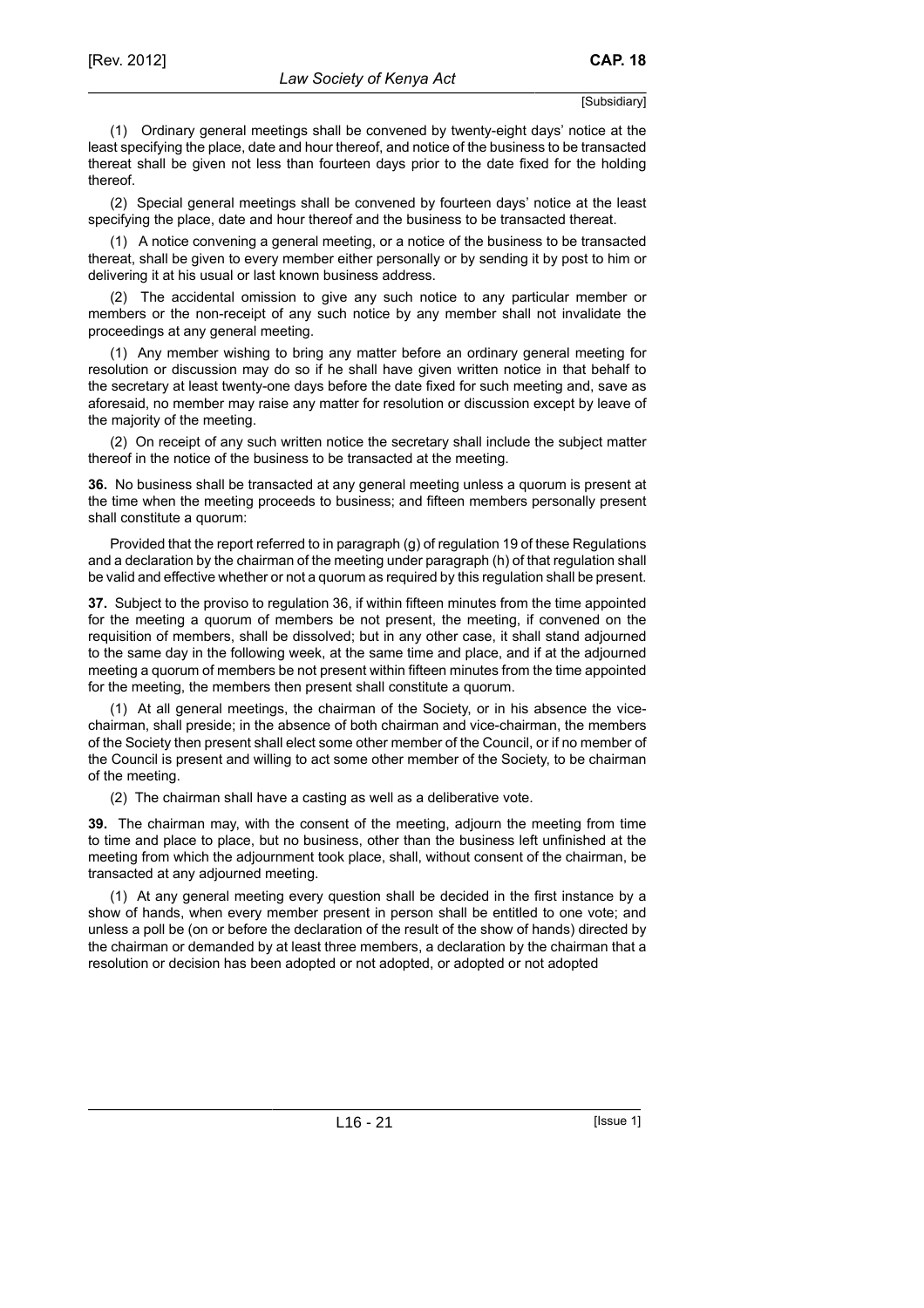by a particular majority, and an entry to that effect in the minutes of the meeting shall be conclusive evidence of the facts without proof of the number or proportion of the votes recorded for or against such resolution or decision.

(2) A direction or demand for a poll may be withdrawn at any time before the adjournment of the meeting and shall not be given or made in respect of the question of adjournment of a meeting.

**41.** A poll duly directed or demanded in accordance with the provisions of regulation 40 of these Regulations shall be taken by means of voting papers in accordance with the following provisions—

- (a) the chairman shall appoint not less than three scrutineers from amongst the members of the Society to receive and examine the voting papers and certify the result of the poll;
- (b) two scrutineers shall be a quorum and the death of one or more of the scrutineers shall not affect the poll;
- (c) if by death, refusal or incapacity to act, the number of scrutineers be reduced below two, a member to fill each vacancy shall forthwith be nominated by the chairman of the Society or (if the chairman shall be prevented from so doing) by the vice-chairman;
- (d) the chairman shall then fix a day to which the meeting, at the conclusion of the other business, shall stand adjourned;
- (e) the secretary shall with all convenient speed after the poll has been granted send a voting paper by post to each member with a specially marked envelope for return;
- (f) the voting paper shall be in such form as the Council may direct and shall contain the following particulars—
	- (i) a statement of the question on which the poll has been directed or demanded;
	- (ii) the day (being a day not less than four days before the date of the adjourned meeting) on or before which the voting paper must be returned;
	- (iii) instructions as to the mode of voting by filling up the voting paper and sending it to the secretary; and
	- (iv) the name and address of the secretary for the return of the voting paper;
- (g) voting papers shall be returned on or before the day specified therein to the secretary sealed or otherwise fastened up in the specially marked envelope provided, or in an envelope endorsed "VOTING PAPER" in the top left-hand corner thereof, and the secretary shall place all envelopes purporting to contain voting papers unopened in a box (those received after the prescribed day being so marked by him) and so deliver them to the scrutineers, by whom alone they shall be opened and examined;
- (h) any voting paper which is unsigned or is received by the secretary after the prescribed date shall be rejected by the scrutineers, who shall also reject any second or subsequent voting paper signed by a member in respect of whom a voting paper has already been taken into account by them;
- (i) as soon as the voting papers have been examined and the result of the poll ascertained, the scrutineers shall prepare a written report thereon, and the voting papers shall be closed up and under the seal of the scrutineers or any two of them and shall be retained by them for one month after the date of the adjourned meeting and may then be destroyed;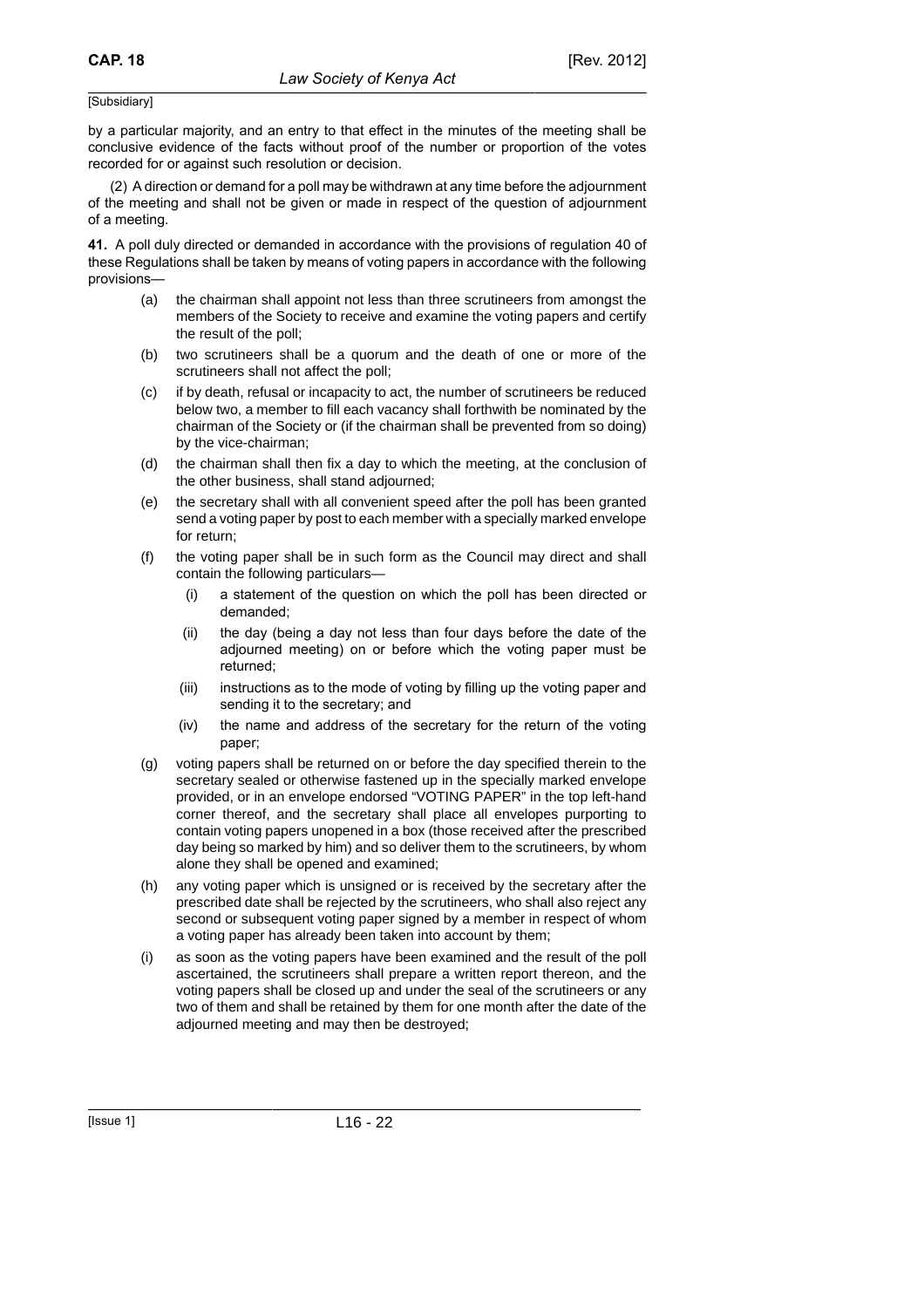- [Subsidiary]
- (j) the report of the scrutineers shall be signed by them and shall contain the following particulars—
	- (i) the total number of valid votes cast in favour of the question;
	- (ii) the total number of valid votes cast against the question;
	- (iii) the total number of voting papers received; and
	- (iv) the number of voting papers, if any, rejected and the grounds of rejection;
- (k) the report of the scrutineers shall be read to the adjourned meeting and the chairman of that meeting shall declare that the question has been decided by the meeting either in the affirmative or negative accordingly;
- (l) in the case of an equality of votes the chairman shall have a casting vote.

**42.** Subject to the chairman's discretion to regulate the proceedings as he thinks best, the following rules of debate shall be observed—

- (a) in case debate shall arise on any subject, no member shall be permitted to speak more than once on the same question, except that the mover of any resolution shall be allowed to speak in reply after which the debate shall be closed;
- (b) a member who has spoken may, by permission of the chairman, be again heard in explanation; but he shall not introduce new matter, or interrupt a member who is speaking;
- (c) the mover of an original motion shall not, against the evident sense of the meeting as expressed by the chairman, speak for more than fifteen minutes; and no other speaker shall, nor shall the mover in reply, as against such evident sense expressed as aforesaid, speak for more than ten minutes;
- (d) any member desiring to move that the meeting do proceed to take a decision upon either an original motion or an amendment thereto may do so by moving that the question be now put;
- (e) the mover of a motion that the question be now put, or that either the meeting or debate be adjourned, or that the meeting do proceed to the next business, may speak for not more than five minutes, and any such motion shall be seconded without a speech; and one member (the mover of the motion or amendment under discussion to have the preference) may speak for not more than five minutes in opposition to any such motion, which shall then be put by the chairman without debate;
- (f) whenever an amendment of an original motion has been moved and seconded, no second or subsequent amendment to the motion shall be moved until the first amendment has been disposed of;
- (g) if an amendment be carried, the motion as amended shall take the place of the original motion, and shall become the motion of which any further amendment may be moved;
- (h) no member shall move more than once that any one motion be amended;
- (i) the chairman may call the attention of the meeting to continued irrelevance, tedious repetition, unbecoming language, or any breach of order on the part of a member, and may direct such member to discontinue his speech or to leave the meeting.

**43.** In all cases of dispute, doubt or difficulty respecting or arising out of matters of procedure or order, the decision of the chairman shall be final and conclusive.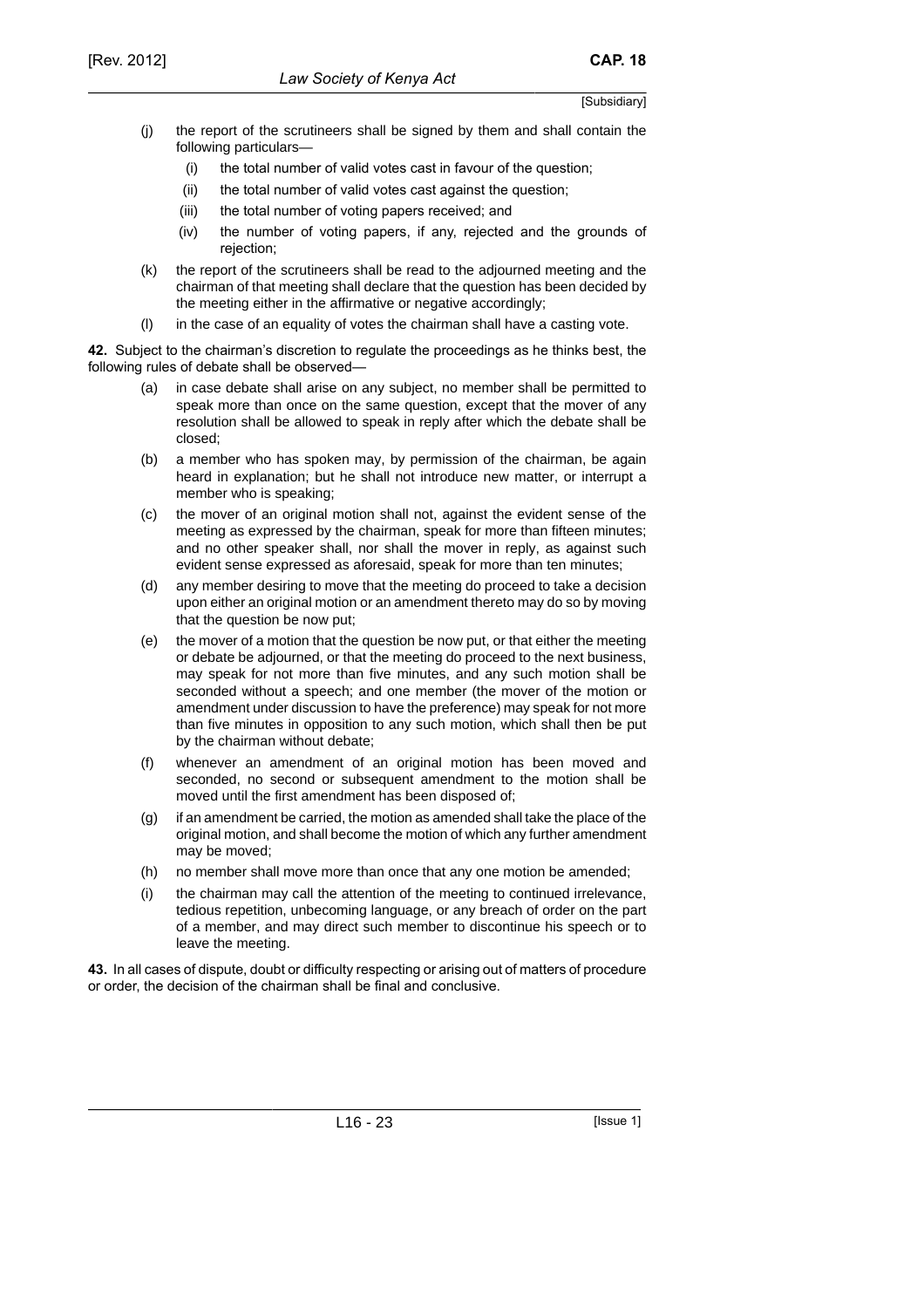**44.** Minutes of the proceedings of every general meeting shall be kept in a book to be provided for that purpose, and, if approved by the next succeeding general meeting, shall be signed by the chairman thereof; and any minutes so signed shall be conclusive and binding on all members of the Society.

**45.** If any irregularity occurs in the convening or holding of any general meeting, or in any election or other proceeding taking place at or prior to any such meeting, and it is not objected to at that meeting, then that general meeting, election or proceeding shall be of the same force and validity as if no irregularity had occurred; but if any irregularity is objected to, the chairman shall decide thereon and his decision shall be final and conclusive.

#### PART VIII – STATUTORY COMMITTEES

**46.** The representatives of the Society on the Rules Committee and any other statutory committee (other than the Disciplinary Committee), in this Part called "representatives", shall be elected by the Society at the ordinary general meeting and shall hold office, subject as provided in these Regulations, until the ordinary general meeting held in the next succeeding calendar year, when they shall retire but be eligible for re-election.

**47.** Any member of the Society shall be qualified for election as a representative, whether or not also elected to some other office in the Society, provided that he is proposed and seconded by members of the Society, and his consent to accept the office is signified by him or on his behalf, before, or at the time of, election.

**48.** Any representative—

- (a) may resign at any time by giving written notice of his resignation to the secretary without prejudice to his re-election; and
- (b) shall automatically cease to be a representative on ceasing to be a member of the Society; and
- (c) may at any time be removed by special resolution.

**49.** Any vacancy occurring among representatives may be filled by the Council, or by the Society at the general meeting (ordinary or special) next following the occasion of the vacancy, or the question of filling the vacancy may, at the absolute discretion of the Council, be deferred until the ordinary general meeting of the Society to be held after the 31st December in the year in which the vacancy occurs:

Provided that no person appointed by the Council to fill the vacancy shall hold office after the next general meeting of the Society following his appointment unless the appointment is then and thereby confirmed.

#### PART IX – GENERAL

**50.** Every member of the Council, or of any committee or subcommittee appointed or approved by the Council, shall be entitled to be reimbursed from the funds of the Society all travelling and other expenses reasonably incurred by him in attending meetings thereof.

**51.** The common seal of the Society shall be kept in the custody of the secretary, and shall not be affixed to any document otherwise than pursuant to a resolution of the Council, and in the presence of two members of the Council and the secretary, all of whom shall subscribe their names as witnesses.

**52.** All documents made by the Council, other than those made under seal, shall be executed, and all decisions of the Council shall be signified, under the hand of the secretary.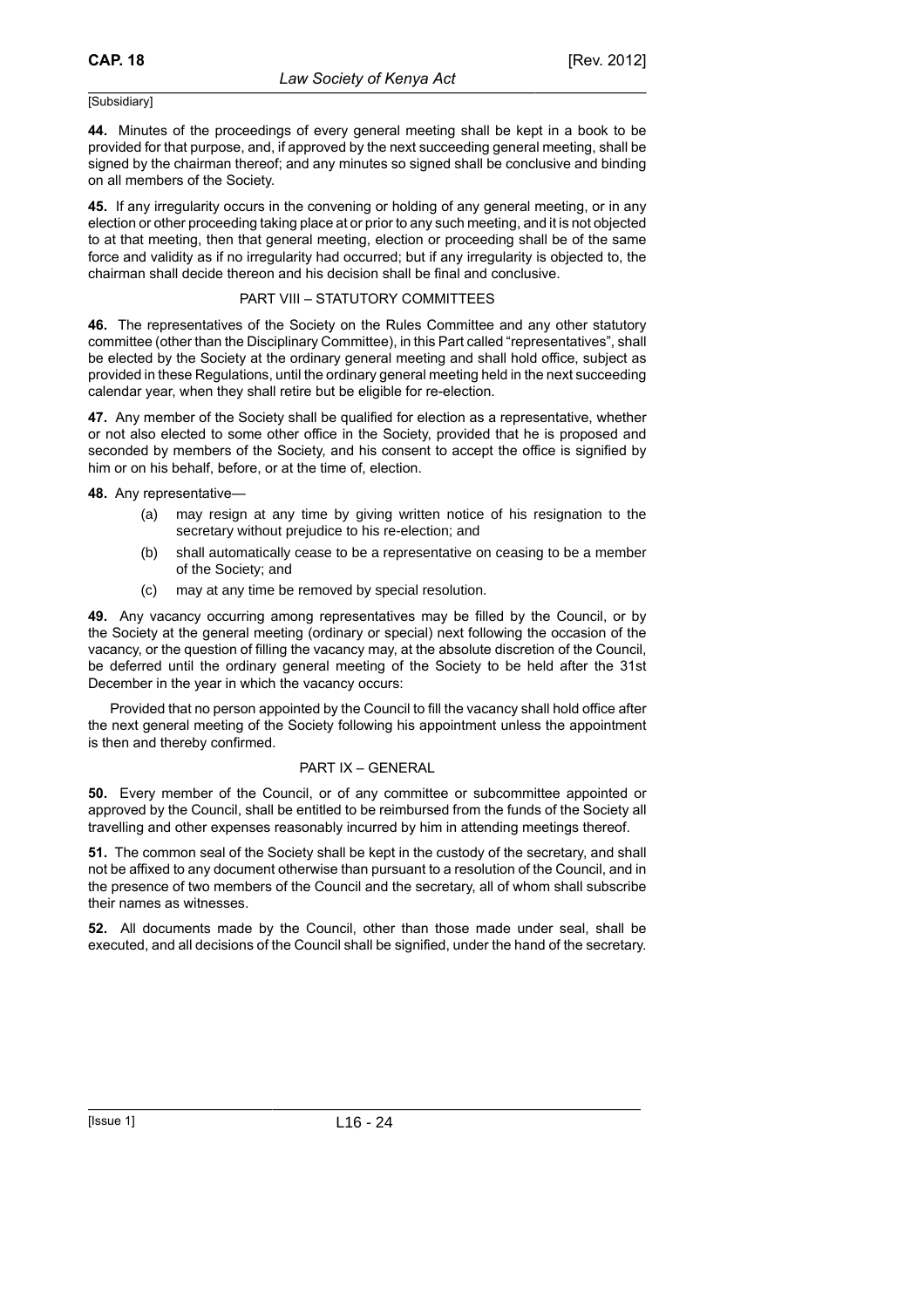(1) Any dispute between two or more persons, whether or not members of the Society, may be referred to the arbitration of such sole arbitrator, or (at the option of the disputants) of such two arbitrators and umpire, as the Council may appoint.

(2) On receipt of an agreement of submission to arbitration duly signed, and of such undertaking and security for payment of fees as the Council may consider reasonable, and on being satisfied that the subject matter and terms of the submission are suitable for arbitration by members of the Society, the Council shall invite such member or members of the Society (according to the number required by the submission) as it may in its discretion find available and qualified to arbitrate therein, and, upon receiving written acceptance from the member or members, shall appoint him or them accordingly.

**54.** Any notice, voting paper or other communication sent by the secretary to a member at the latest address registered by that member with the secretary shall be deemed to have been duly sent to that member and to have been received by him within forty-eight hours after dispatch.

**55.** The Law Society of Kenya Regulations, 1949 is revoked.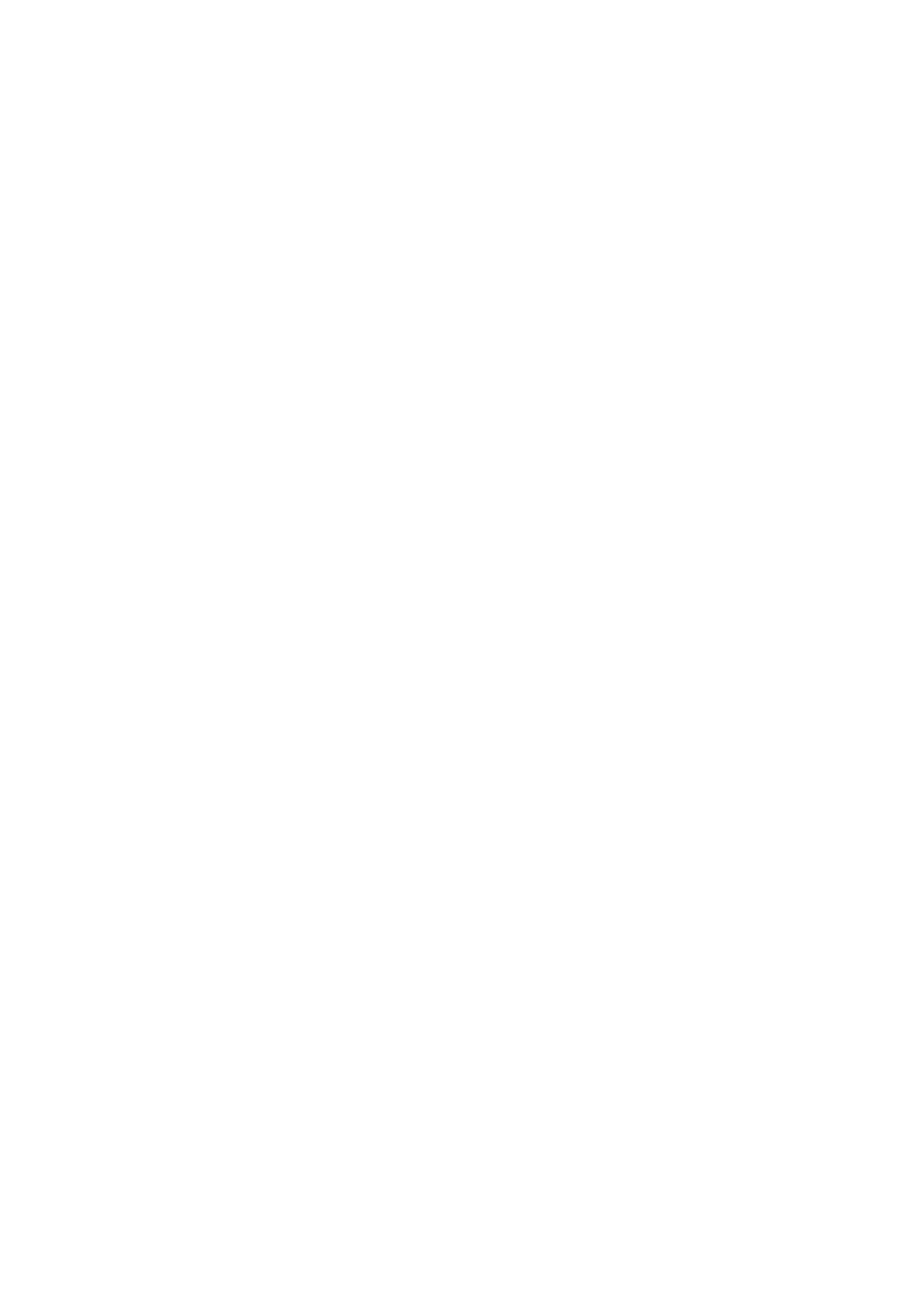## **LAW SOCIETY OF KENYA (MISCELLANEOUS LEVIES) REGULATIONS, 1984**

#### [L.N. 127/1984.]

**1.** These Regulations may be cited as the Law Society of Kenya (Miscellaneous Levies) Regulations, 1984 and shall be deemed to have come into operation on the 1st January, 1984.

**2.** The Council having, with the approval of the Society, established a publication to be known as "The Advocate" to be the official journal of the Society shall collect from each member of the Society, on the 1st January in each year, an annual levy of fifty shillings or such larger amount as may be determined from time to time by the Council in consultation with the Editorial Board of the publication.

**3.** The Council having, with the approval of the Society, established a fund to be known as "The Society Library Fund" shall collect an annual levy of sixty shillings from each member of the Society on the 1st January in each year.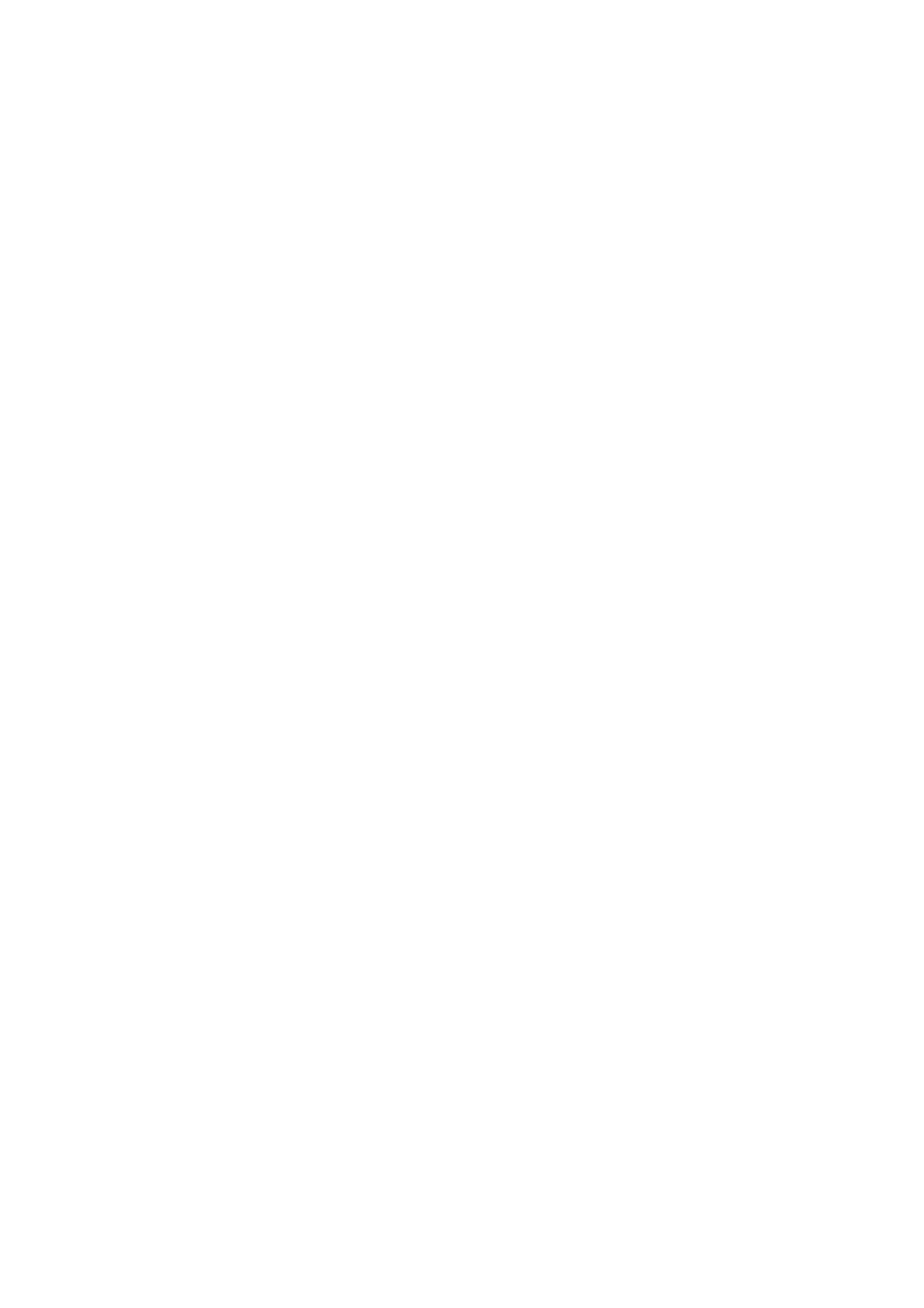# **LAW SOCIETY OF KENYA (ARBITRATION) REGULATIONS, 1997**

*Law Society of Kenya Act*

[L.N. 141/1997.]

**1.** These Regulations may be cited as the Law Society of Kenya (Arbitration) Regulations, 1997 and shall come into operation upon publication in the Gazette.

**2.** Where a dispute arises relating to the management of the affairs of the Law Society of Kenya—

(a) between a member or members of the Society and the Society; or

(b) between a member or members of the Society and the Council of the Society,

such disputes shall be reported in writing to the Council of the Society by the aggrieved party or parties.

**3.** The Council shall, upon receiving notice from a member that a dispute exists, refer such disputes for determination to an arbitrator or arbitrators appointed by the respective parties to such dispute:

Provided that the number of arbitrators so appointed shall not in relation to any one dispute exceed five.

**4.** In the event that the respective parties to the disputes cannot agree on an arbitrator or arbitrators, the Chairman of the Chartered Institute of Arbitrators, Kenya Section shall appoint an arbitrator or arbitrators from among members of the Society who are advocates of not less than ten years standing and who are not members of the Council of the Law Society of Kenya.

**5.** The arbitrator or arbitrators shall determine the dispute so referred to him or them in accordance with the Arbitration Act (No. 4 of 1995).

**6.** The decision of the arbitrator or arbitrators shall be final and binding on all parties to such dispute.